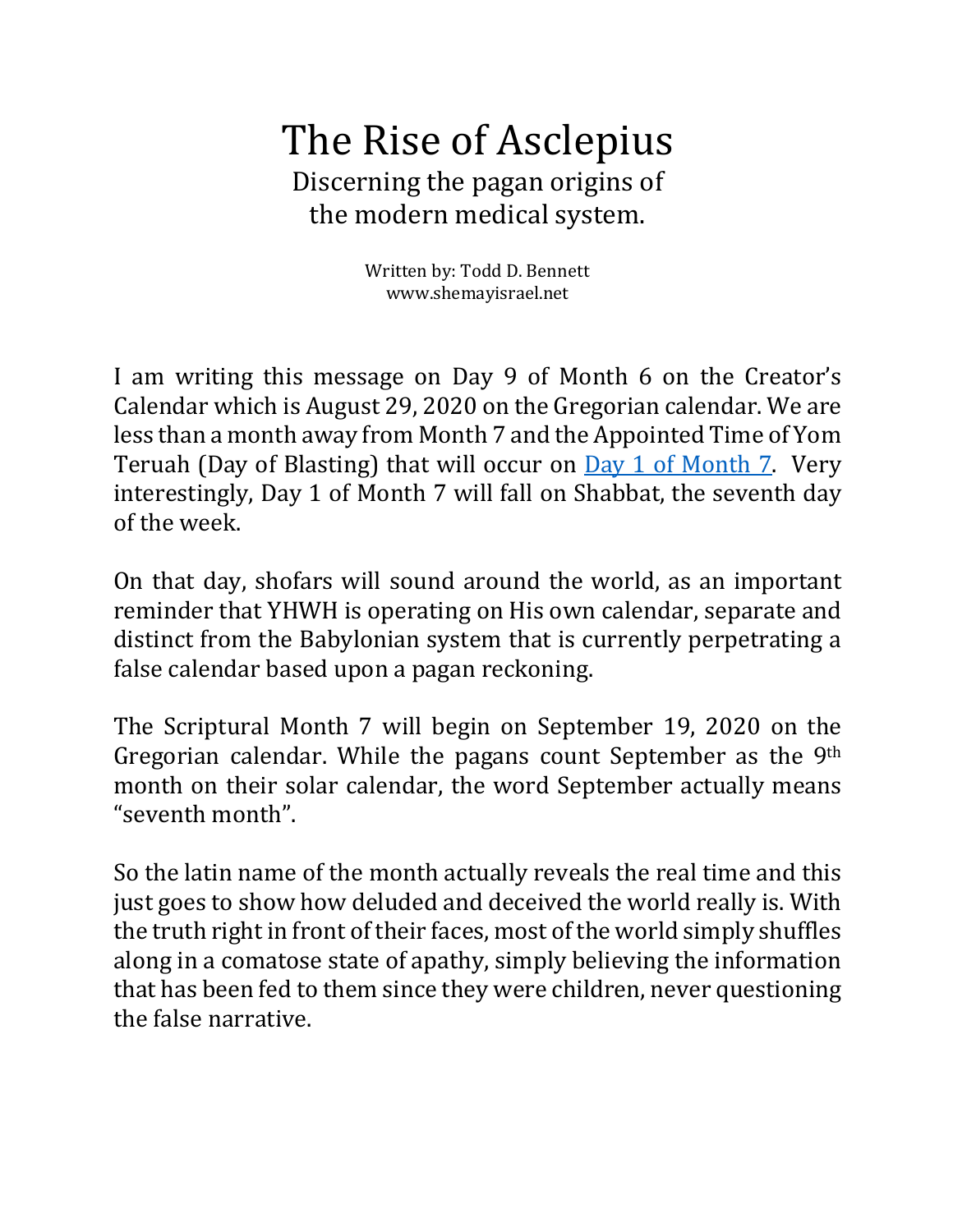People need to be awakened from their slumber and they need to hear the voice of Elohim and see the light of His truth. So make sure you are heard and seen in the days to come.

With the people of the world currently paralyzed by government restrictions and lockdowns, it has some people waking up and wondering what exactly is going on? Why are governments imposing restrictions and regulations that are clearly destroying the economy and ruining people's lives? How can people who are called "public" servants" be acting like tyrants?

In America, when the Covid hysteria began, it was easy to discern some people's motivations. It originally boiled down to a "red state" versus a "blue state" test. For those unaware of these distinctions, a " red state" refers to a state that leans right of the political spectrum toward the republicans. That usually means the constitution is promoted and followed according to its "original intent."

A "blue state" refers to a state that leans to the left side of the political spectrum and is usually run by democrats who look to the constitution as an evolving document subject to change depending upon the times and the circumstances

As a result, it was not too surprising when Democratic Governors completely ignored the Constitution and the legislative process and began acting as despotic tyrants, subverting the rule of law, using the excuse of Covid-19.

That changed over time and ultimately most Governors, both Democratic and Republican alike, ended up imposing the same illegal requirements in lock step, ignoring the Constitution and compelling their constituents to be subjected to draconian measures.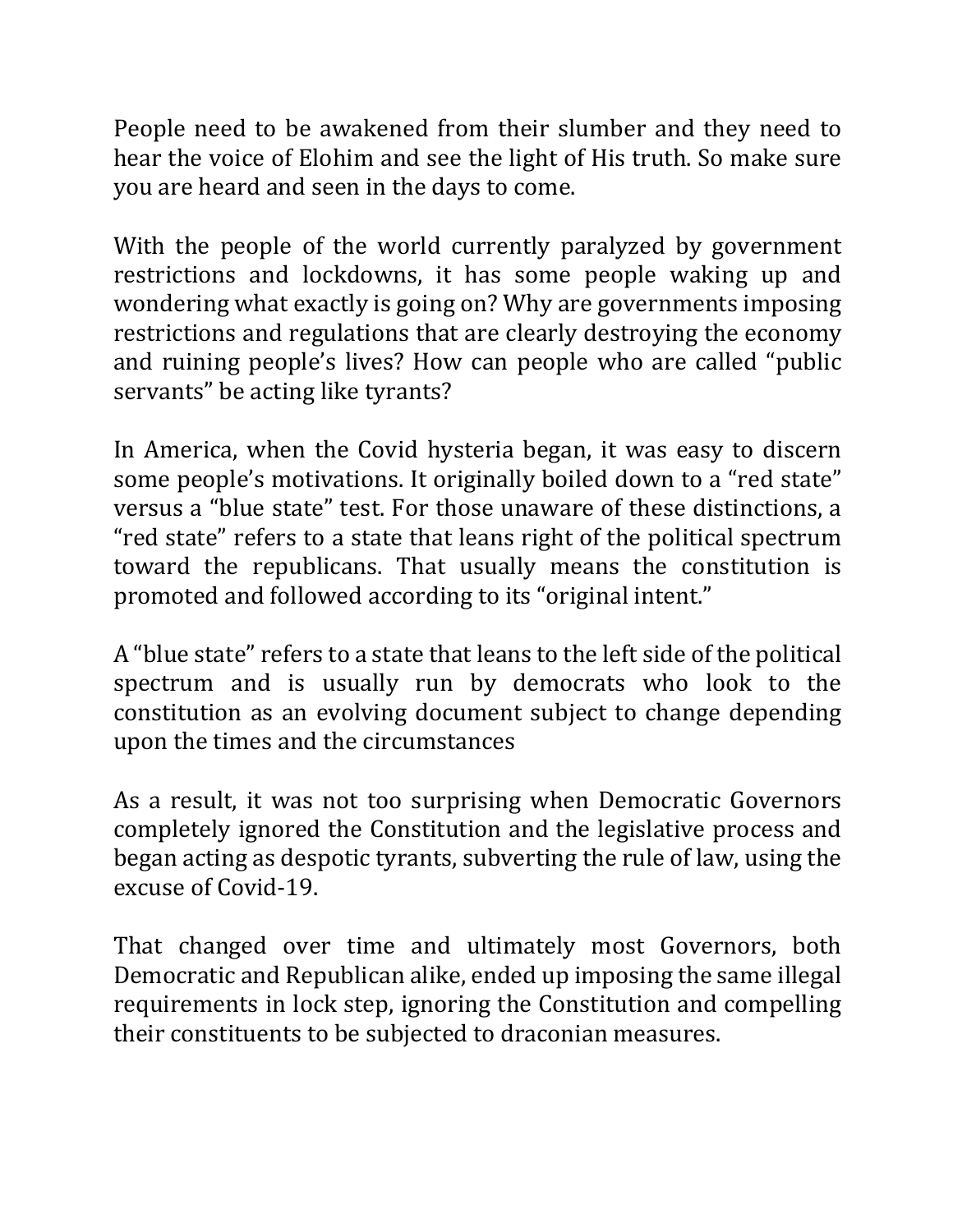At first it appeared that there might be some shining stars - some principled individuals - who could stand up against the mounting pressure, but just about everyone caved.

So who was a tyrant and who was just spineless, that is the real question?

Well, there may be a test for that. It appears that there are some who may have reluctantly ignored the rights of individuals and usurped their authority out of true concern. They were provided with inaccurate models and wildly inflated and distorted numbers. They were fed "expert opinions" that were not supported by facts, and it is possible that some were simply misled.

Others simply relished the opportunity. They desired the changes occurring in society and continue to claim that it must continue until we achieve a new normal. They are pushing for a "reset" and typically espouse that we will not get back to normal until we have a vaccine. These are the people to really watch out for because they are outright lying and they are the enemy of everyday people who just want to work and live their lives, unfettered by government restrictions.

I say that they are liars because a vaccine has never been the solution to any ongoing epidemic or pandemic, especially not a coronavirus. There have been seven previously identified coronavirus strains and none of them have ever had a vaccine. So why would anyone assume that there can be a successful vaccine for the SARS-Cov2 virus?

The flu shot has been around for seven decades and is has not stopped the flu from killing as many people each year as those who have supposedly died from Covid-19 caused by the SARS-Cov2 virus.

Therefore, there is absolutely zero evidence to support the notion that a fast-tracked experimental mRNA vaccine will be the magic pill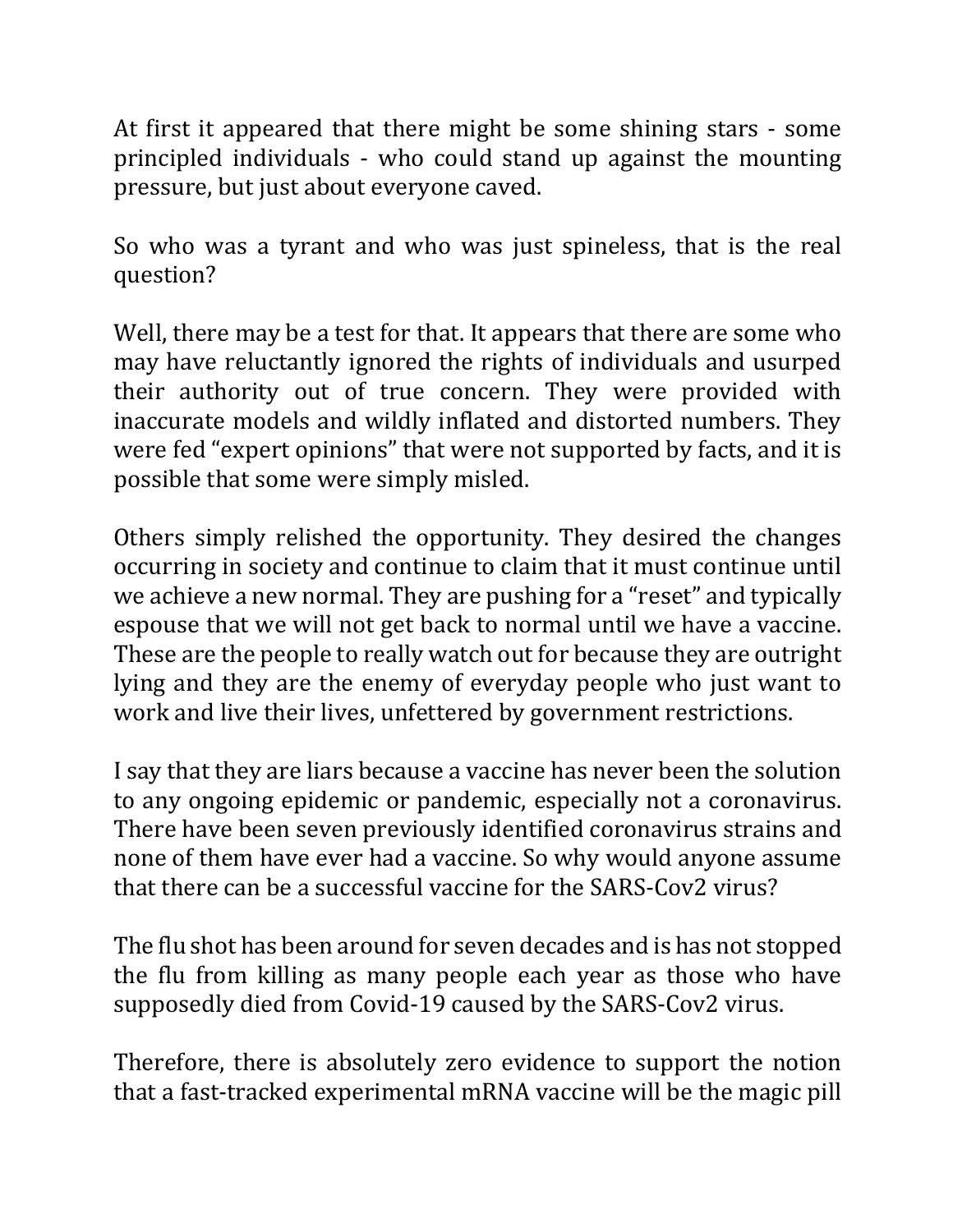for this manufactured pandemic. As a result, they have set the stage for a lot of people to become experimental guinea pigs with the hope of returning to their former lives, with the real likelihood that there will never be a return to that normal.

This laser focus on a vaccine cure also ignores the fact that several very successful protocols have been developed that are highly effective, yet suppressed at every level. Why would they do this if they were really concerned about people's health?

The answer is obvious. This has all been a means to an end, and the end is the vaccine. There are forces at work that do not want a cure. They simply want a DNA altering vaccine.

So every governmental official, or private individual, who espouses a vaccine as the only viable solution to the Covid-19 situation and a return to normal is working against you. They are your enemy, whether they know it or not.

It gets a little tiring hearing the so-called "experts" and "leaders" speak with their condescending and patronizing tones stating that they would love to set all of the enslaved and decimated citizens free, but that's just not going to be possible until we get a vaccine - as if they actually had evidence to support that notion. This is especially disturbing since they are the ones who created the problem - not the virus. So they created the problem, to get the reaction that will result in the desired solution. This is basic Hegelian Dialectics.

All of the evidence suggests that the virus peaked and deaths have dwindled. It is an absolute fact that the reported deaths were highly exaggerated because they "cooked the books." They make no bones about that fact, but now even the exaggerated numbers are dwindling because the virus is burning out and most cultures have reached what they call "herd immunity"- as was expected.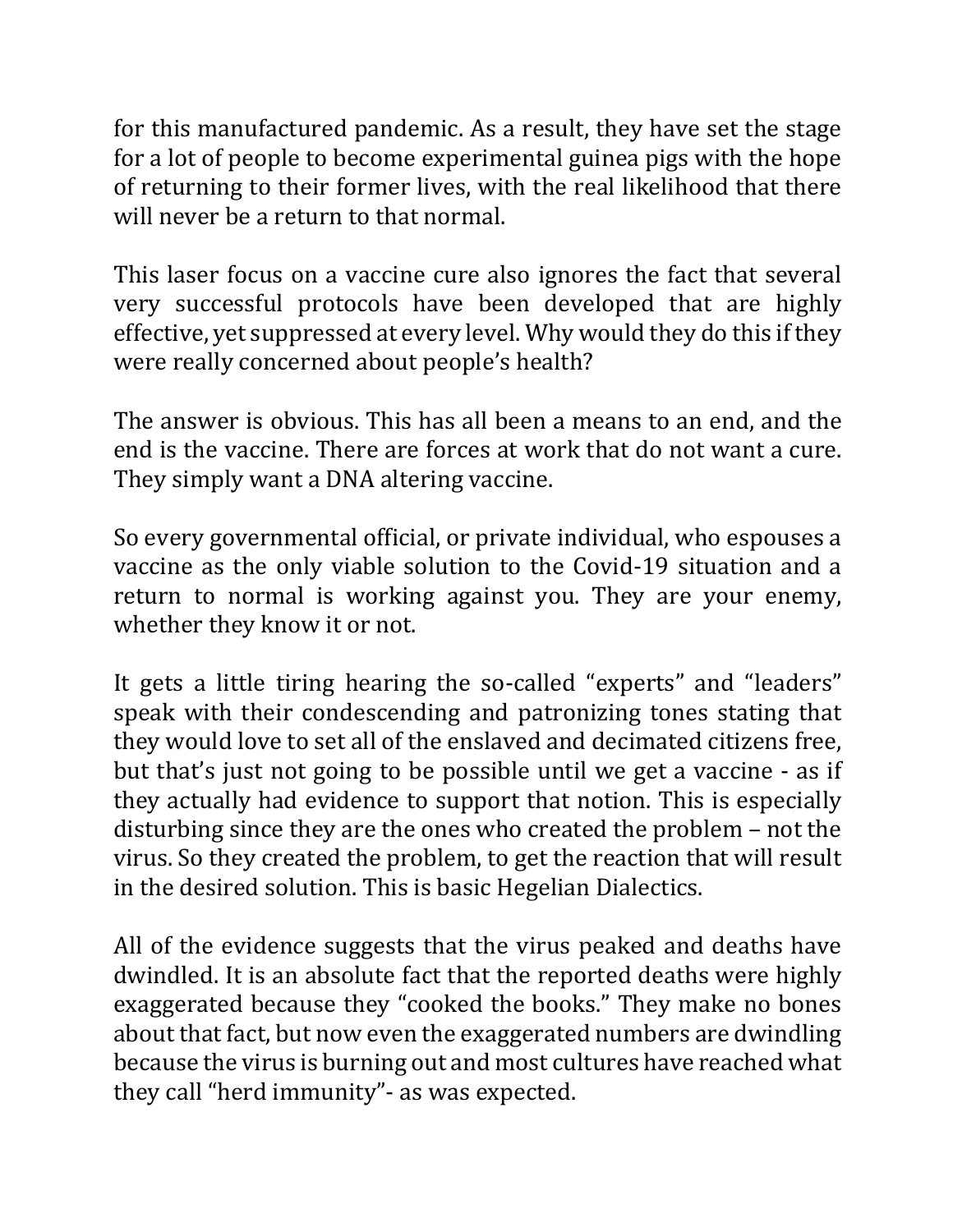In fact, there is no difference in the death rates and ultimate outcome when you compare Sweden to New York, for instance. Remember that Sweden actually made rational decisions and did not lock down despite the criticisms of most of the world. The big difference is that New Yorkers are still being forced to wear masks while Swedes never were required to do so. Also, the Swedes remained free and did not destroy their economy, while New York has been decimated.

So the tyrants were wrong, but they won't admit it and it doesn't appear that they have any intention of correcting their mistakes. In fact, they are hell bent in continuing their tyranny, but they need high numbers to complete their ultimate goal of a "reset". So they have tactfully switched gears.

Americans are now being inundating with the number of "cases" that exist. Some now refer to the fact that the so-called pandemic is now a "case-demic".

Well what on earth is a case? Is it when someone shows symptoms, feels sick, goes to the doctor or the hospital?

Oh no. It only means that someone has tested positive using the highly ineffective and inappropriate PCR test that was never intended to be a test in the first place. That is why the powers that be are so focused on testing. They need lots of positive test results, even though most all people are asymptomatic, in order to support the narrative that we are still in a pandemic.

So in order to get lots of positive tests, they need lots of tests. Now mind you, this results of lots of money for the companies that make those tests and provide results for those tests. In Florida, they found that the testing from some companies was resulting in 100 percent positive results, which is statistically impossible.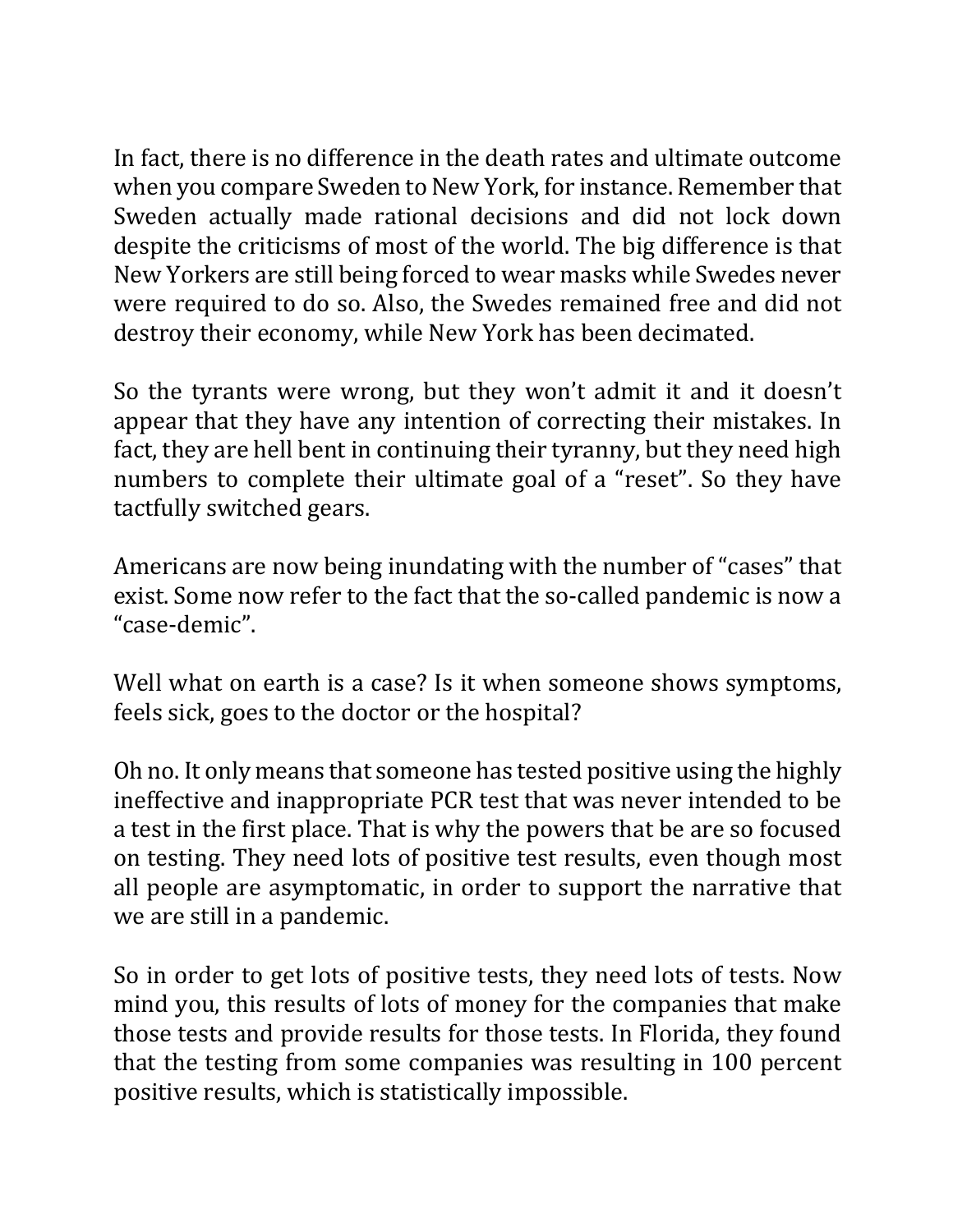So the tests are not accurate, everybody knows that. But it doesn't matter. They need those constant positive tests results to add to the fudged death rates to keep this illusion going. The large numbers of "cases" allows them to justify continued mask requirements and the continual quarantines and lock downs along with the contact tracing control system that is being implemented. It also buys them the time they need for their final solution.

So we have a pandemic supported by "cases" that have no correlation to the number of deaths attributed to the virus, and we know that the deaths are highly exaggerated as we have already examined ad nauseum. 

In fact, the statistics are very clear that 99.9 percent of people who contract the virus recover, and it is primarily the sick and the elderly who succumb. So if you simply stopped these inaccurate tests, the pandemic would fizzle out and go away.

Armed with that information, any reasonable person would realize that they have made a horrible mistake and should immediately reverse course. Take for instance, the top UK epidemiologist and government advisor Mark Woolhouse. He stated several days ago that "Lockdown was a panic measure and I believe history will say trying to control through lockdown was a monumental mistake on a global scale, the cure was worse than the disease . . . I never want to see national lockdown again."

Wow, an honest scientist. He confirmed what many of us have been saying since this began. Now that the truth is obvious that means we return to normal and simply isolate the vulnerable right? Wrong!

It's not about people, it's about an agenda – it always was. They want to lock down the world, destroy the world economy, destroy people's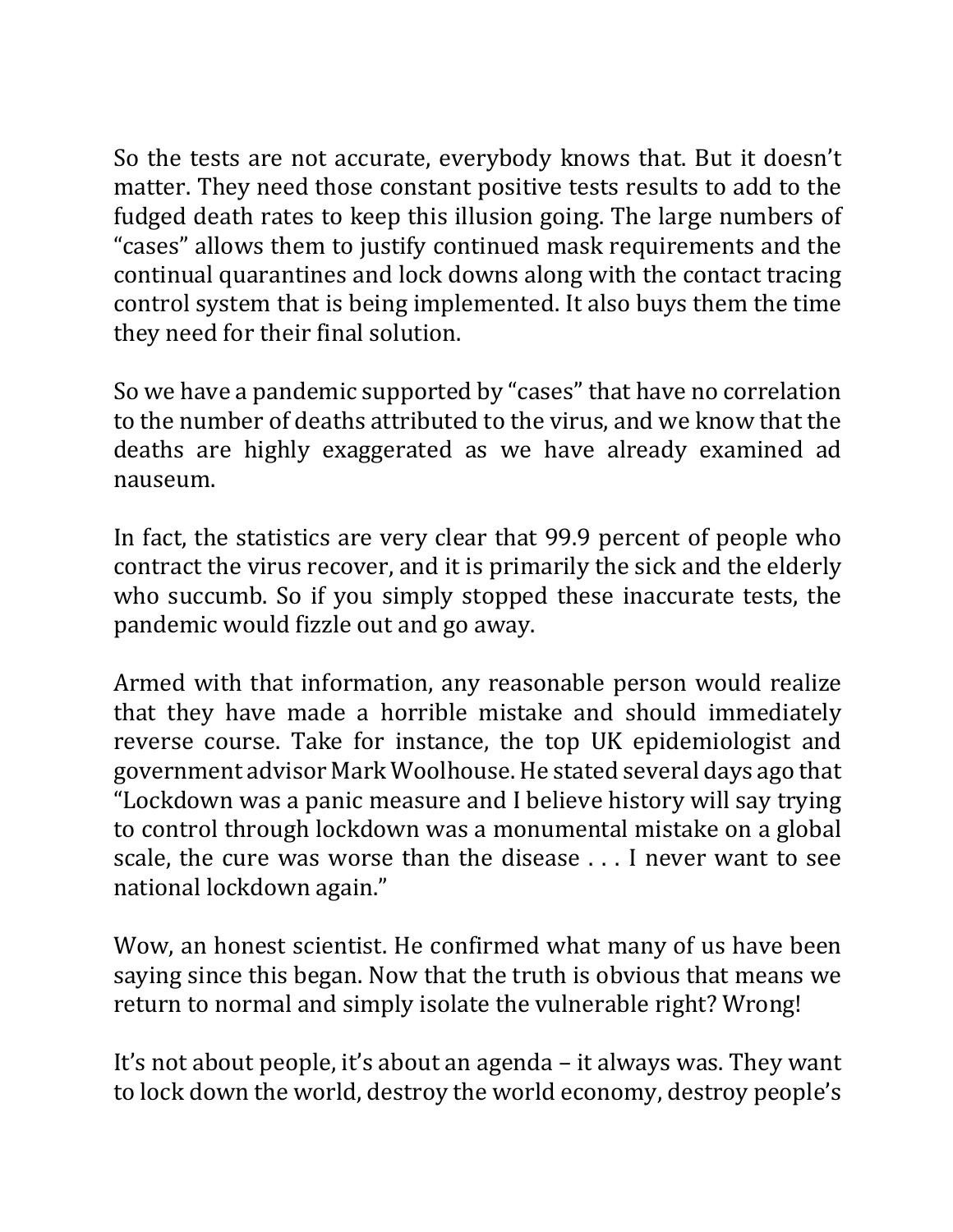lives, make them all wear masks and wait with baited (oxygen deprived) breath for a dangerous and untested vaccine. Facts don't matter because this is about the reset that brings about the New World Order.

Well, there is so much obvious fraud and deception associated with this Covid-19 staged pandemic that it is simply stunning that people ever believed it and still believe it.

The problem as I see it is that many people have been beaten into submission. They are simply tired, defeated and impoverished with an uncertain future. Their response is not necessarily voluntary.

Many have been coerced and manipulated into wearing masks by state and local officials, which sadly makes everyone who complies a participant in the drama. The mandatory wearing of masks actually helps perpetuate the appearance of a pandemic by making everybody a part the illusion. Without the masks the illusion utterly fails.

Take away masks, inaccurate tests, fabricated death tolls and constant media bombardment and it becomes crystal clear that we are not in a pandemic.

The problem is that there are actually many who believe the lies. Not only do they believe it, they swallowed it hook, line and sinker. I still see people hiking in the woods wearing masks, driving alone in their cars wearing masks, jogging on the street wearing masks, as if there are tiny virus particles blowing in the wind all over the world that might unknowingly get inhaled without a mask.

That is not true, but if that were the case, their mask wouldn't do anything anyway because the virus particles are too small to be stopped by a buff or a mask. The masks are not even effective.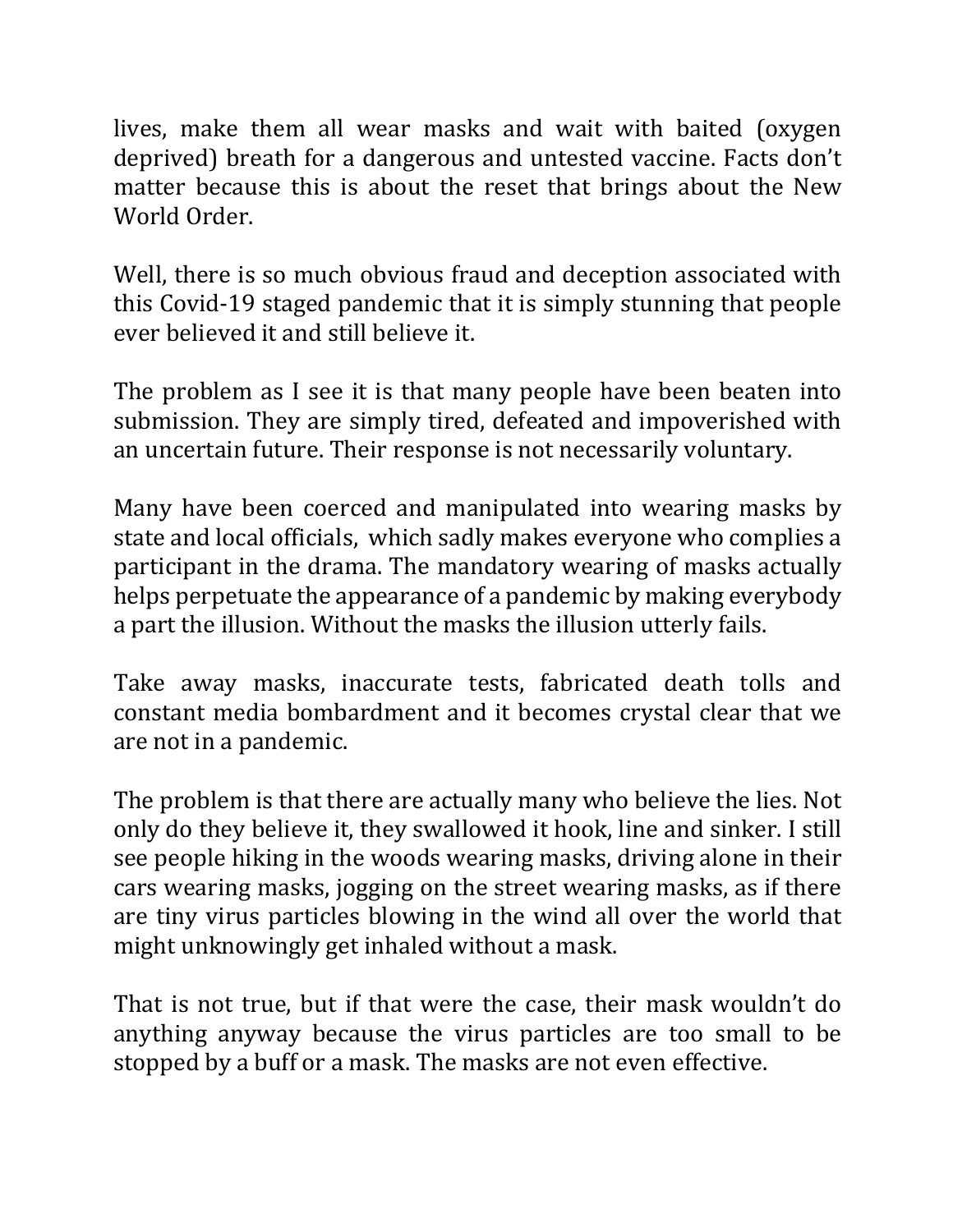Nevertheless, there is a group of ill-informed fanatics who are acting as cheerleaders for the tyrants. The problem is, if everyone is wearing a mask you cannot tell the difference. Who are part of the problem and who is the resistance? They all look the same, and now they have to stay six feet apart in public so they cannot even interact to discuss the situation. You can only tell who is who if you take off your mask and see their response.

People have been isolated from other people and are now extremely reliant upon their highly censored and heavily biased internet newsfeeds and television news channels. Of course, isolation is a powerful tactic used by tyrants for controlling the masses.

There is no question that this entire event was planned, rehearsed and coordinated. It is an orchestrated takedown of the world as we know it with a very specific objective  $-$  the vaccine.

What we are witnessing is exactly what President Eisenhower warned about in his 1961 farewell address when he stated "in holding" scientific research and discovery in respect, as we should, we must also be alert to the equal and opposite danger that public policy could itself become the captive of a scientific-technological elite."

He specifically warned about what we are currently witnessing. Leaders who were elected to support and defend the Constitution completely ignored their oaths and submitted to the opinion of a scientific-technological elite who were wrong at almost every turn. They are allowing these elite "experts" to control public policy.

I call what we are witnessing the rise of Asclepius.

I have mentioned Asclepius in the past, but felt it was worth examining a bit further. Asclepius is a hero and god of medicine in ancient Greek religion and mythology. He is the son of Apollo -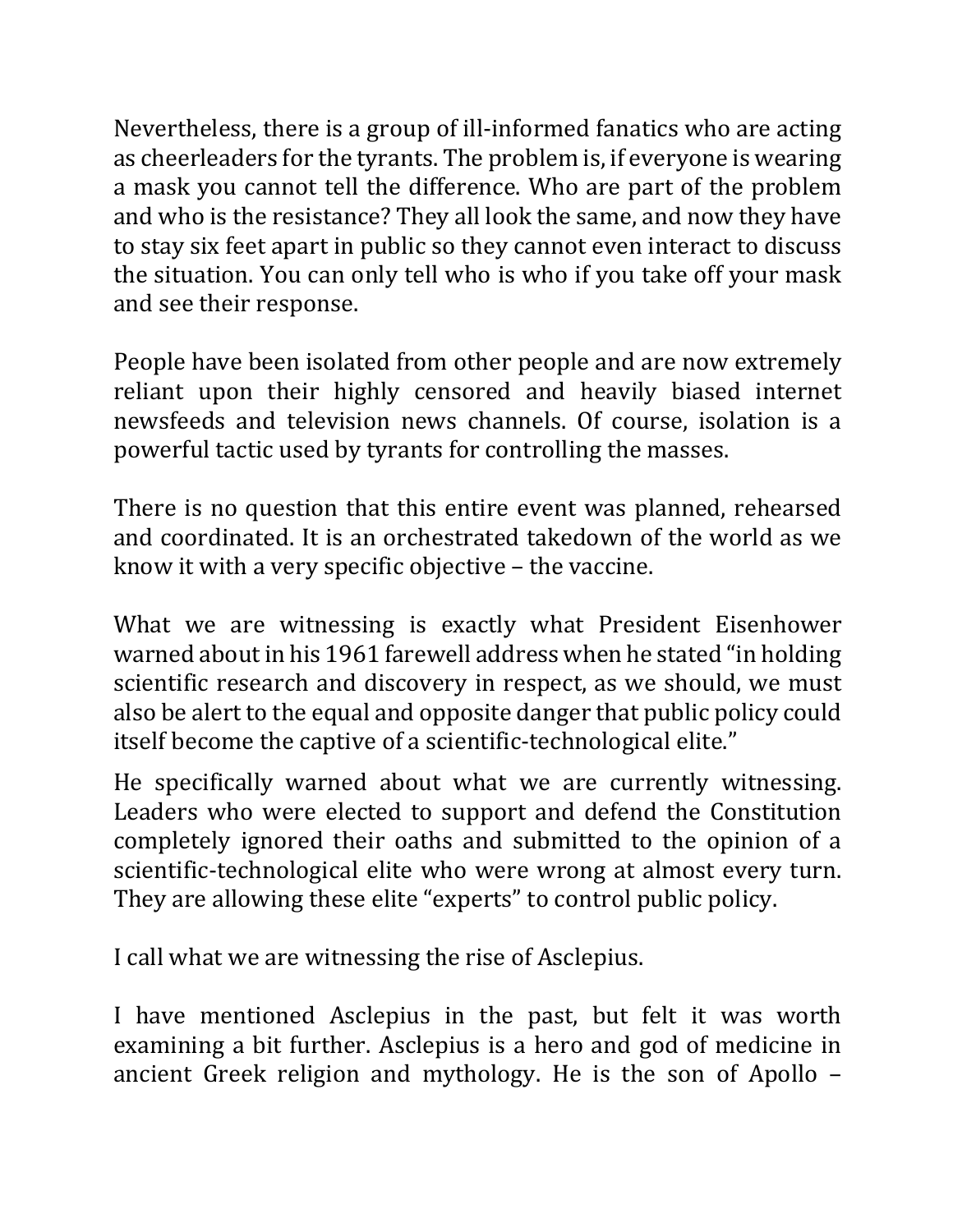therefore a "son of god" – one of the Nephilim described in Genesis 6:4. He is even depicted as a giant in various pictures and sculptures.

Asclepius represents the healing aspect of the medical arts. He was associated with the Roman/Etruscan god Vediovis and the Egyptian Imhotep. His symbol, "The rod of Asclepius", was a snake-entwined staff and it remains a symbol of medicine and the modern medical system. 

According to ancient myth, the god Asclepius had the power to raise people from the dead and he himself was restored to life by Zeus. For this reason he was thought to also have a snake form. Tame snakes were kept in his temples as this reptile was regarded as a symbol of regeneration, due to the shedding and regrowth of their skin.

People would travel to the temples of Asclepius and stay there to receive healing just like we see with modern hospitals. The priests of Asclepius were the doctors and physicians who gave prescriptions and rendered treatments to sick people.

That all seems so remote to us today, but we live in a culture that is controlled by a medical system that uses the rod of Asclepius and claims to have the answers for health.

The modern medical system uses a very specific model of medicine referred to as the allopathic model. Allopathic medicine refers to a system in which medical doctors and other healthcare professionals (such as nurses, pharmacists, and therapists) treat symptoms and diseases using drugs, radiation, or surgery. This system is also called biomedicine, conventional medicine, mainstream medicine, orthodox medicine, and Western medicine.

So, instead of recognizing that the body is a powerful creation with self-healing mechanisms and a powerful built in immune system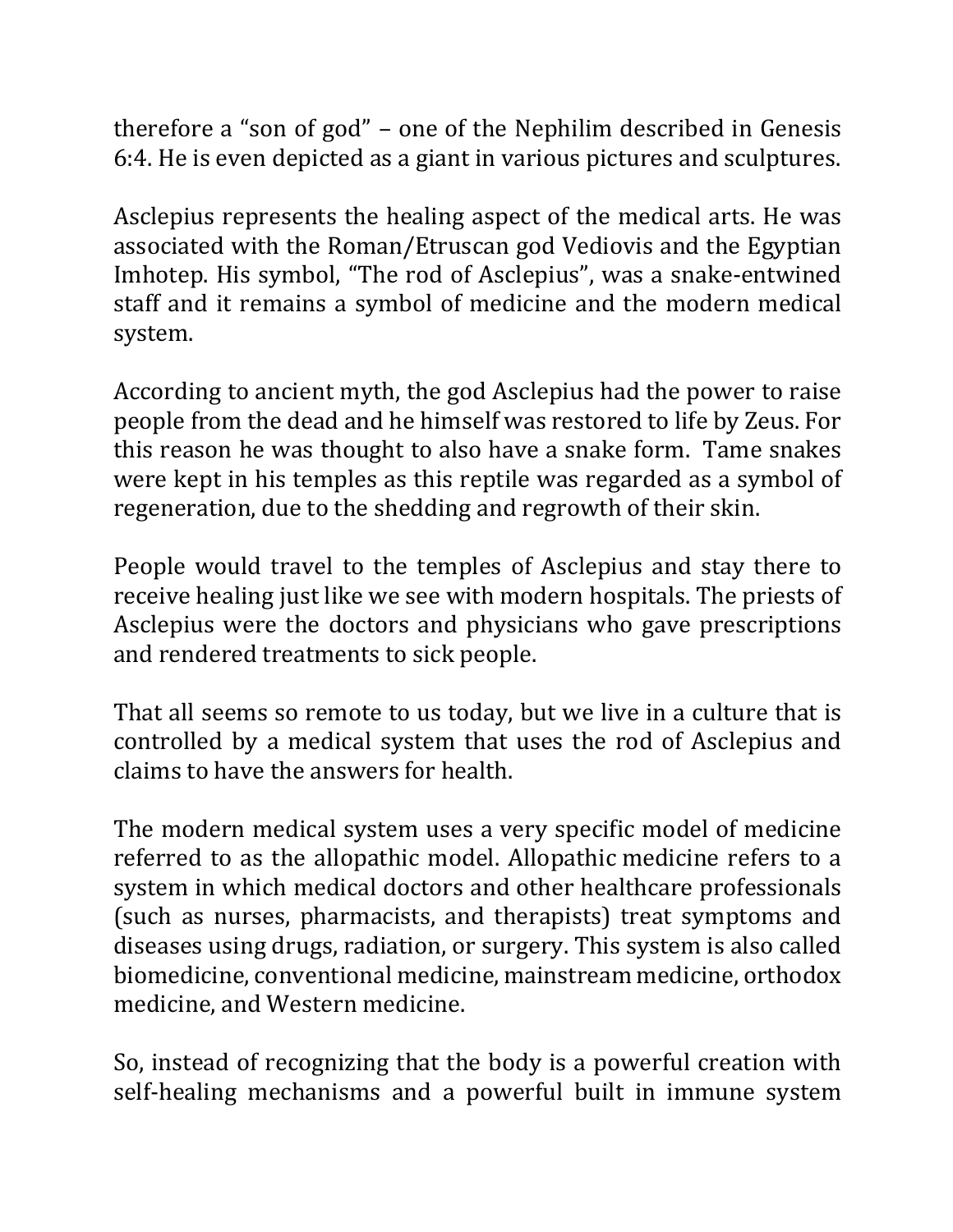designed to defend against diseases, modern medicine generally looks to using intervention from the outside.

You have a headache? Here's a pill to suppress the pain. Feeling sad? Here's a pill to make you feel better. You've got cancer? Here's a dose of radiation or some toxic chemicals. Let's try to kill all the bad cells before we kill you. That didn't work? Well let's start cutting pieces out of your body until we get it all.

It's all rather crude and barbaric, but most people have been conditioned into thinking it is the only model. They believe that is the only way that a person can find healing  $-$  through the system that bears the symbol of Asclepius.

Other methods of healing such as naturopathy and homeopathy or chiropractic care are considered to be non-conventional or alternative medicine. Usually these are treated as fringe medicine or treatments of last resort.

We largely have John D. Rockefeller to thank for that. John D. Rockefeller, the oil baron, and richest man in the world in the early 1900's is often attributed with turning our modern medical system into a business. He used his vast wealth to control medical education, training and licensing in order to turn the medical system away from natural treatments to a system that could utilize byproducts from his petrochemical business, such as aspirin.

"Aspirin is only one of the numerous medications that has its base in petrochemicals. Many over-the-counter (OTC) and prescription drugs and medicinal products are made with the help of petrochemicals - these include antihistamines, antibacterials, suppositories, cough syrups, lubricants, creams, ointments, salves, analgesics and gels.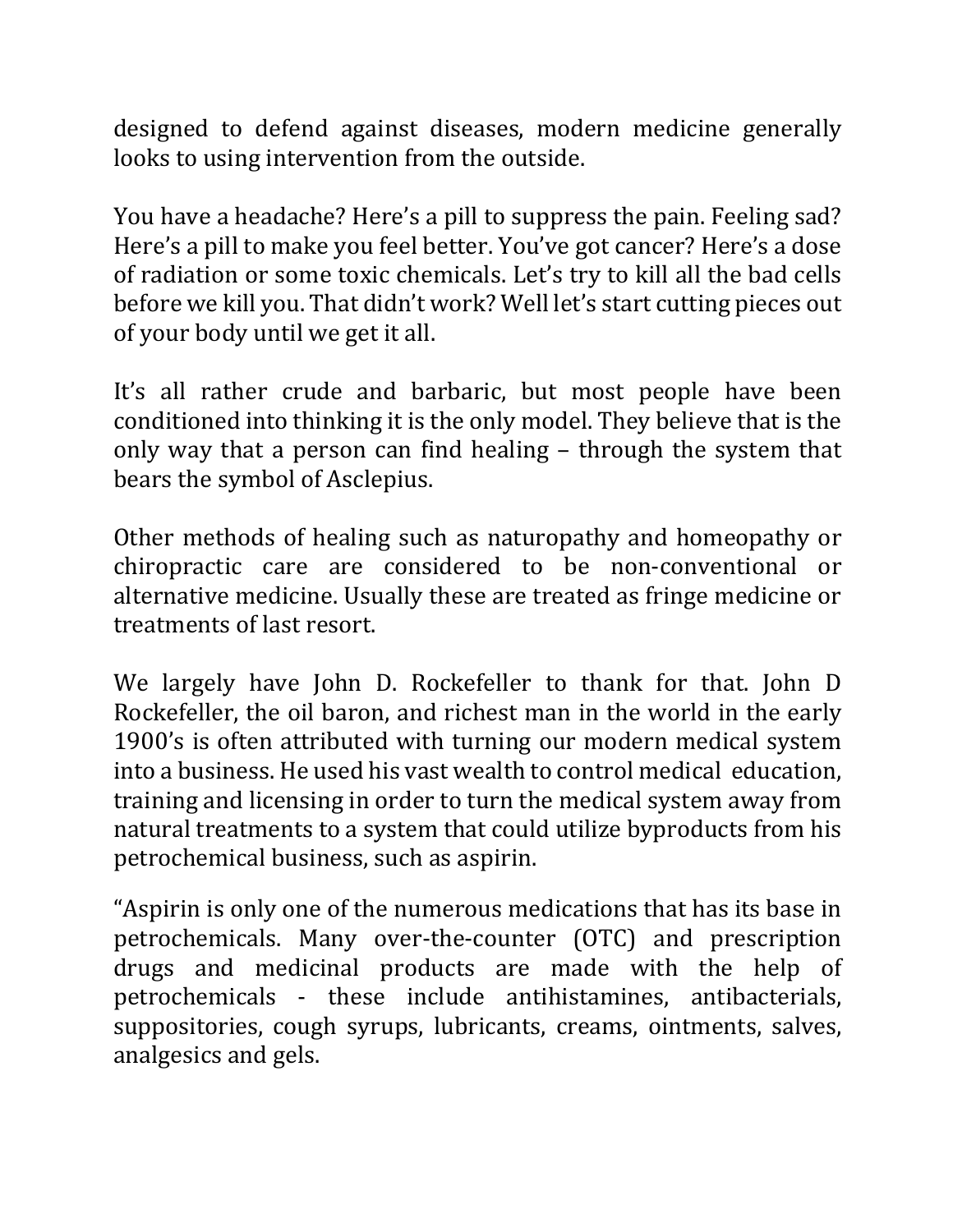What's the connection? Hydrocarbons are organic molecules.

Most pharmaceutical drugs are made via chemical reactions that involve the use of organic molecules. Petroleum is a plentiful source of organic molecules that feed into the drug synthesis process. Some sources cite as much as 99% of pharmaceutical feedstocks and reagents as coming from petrochemical sources." **Petroleum** in Real Life, context.capp.ca

So now, we now have a medical system that is largely connected to the oil industry, believe it or not, and we haven't even looked at the use of plastics in the medical supply arena.

This "modern" medical system looks for healing solutions in petroleum based drugs instead natural solutions that were used for centuries. Of course, this shift turned out to be incredibly profitable for Rockefeller because it resulted in the expansion of the pharmaceutical industry that we see today.

So it's all business and we see how enormous the medical and pharmaceutical industry is today. The goal of pharmaceutical companies is not to heal people, but simply alleviate symptoms and maintain lifetime customers. Imagine if they actually produced something that healed a person in one dose? That wouldn't be very profitable. Instead, they want people to take their products forever, and not just one product. They would like people to take as many pills as possible.

After all, they are a business  $-$  just like McDonalds. The goal of McDonalds is to sell as many hamburgers as possible to as many people as possible. Likewise, the goal of every drug company is to sell as many drugs as possible to as many people as possible and to make as much money as possible. After all, they are not charities.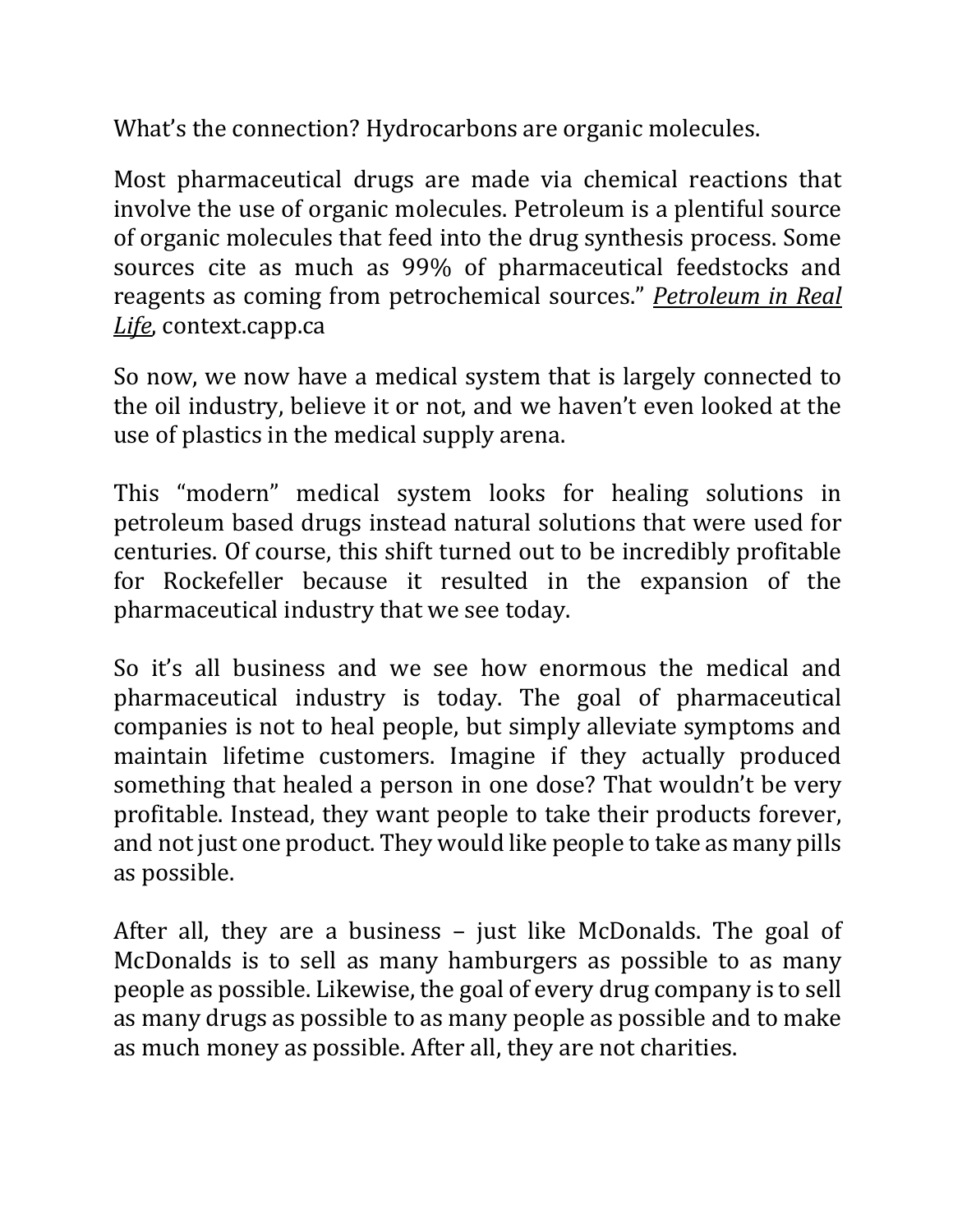Speaking of charities, there is an interesting modern day parallel involving another one of the world's richest men - Bill Gates.

Gates, like Rockefeller, was a ruthless businessman who made vast fortunes by dominating the software market involving computer operating systems. Gates, like Rockefeller, underwent a transformation, using the media, and is now referred to as a "philanthropist" and founder of The Bill and Melinda Gates Foundation.

It is important to note that, despite its name, the Foundation is a highly profitable business venture and has allowed Gates to pursue his global objectives under the guise of charity. His donations to different organizations achieve his business objections of research and development and marketing and the product is vaccines.

He even admitted at Davos and in the Wall Street Journal, that his efforts in the medical realm have been highly profitable. It is a winwin because he also has the added benefit of being lauded as a philanthropist, instead of being despised and getting pies thrown in his face, as he amasses his fortunes.

Gates is obsessed with vaccinating the world for every possible sickness and disease, not because he loves all of the children in India and Africa. On the contrary, it is highly profitable for him.

I have discussed the problem with vaccines for years and the new vaccine for Covid-19 is even more problematic. It is using untested and unreliable technology and the recent results on test subjects have not been good.

Regardless, all hope for society has been placed in developing a vaccine quickly in massive quantities. That is a perfect scenario for those looking to make massive profits from vaccines, and who will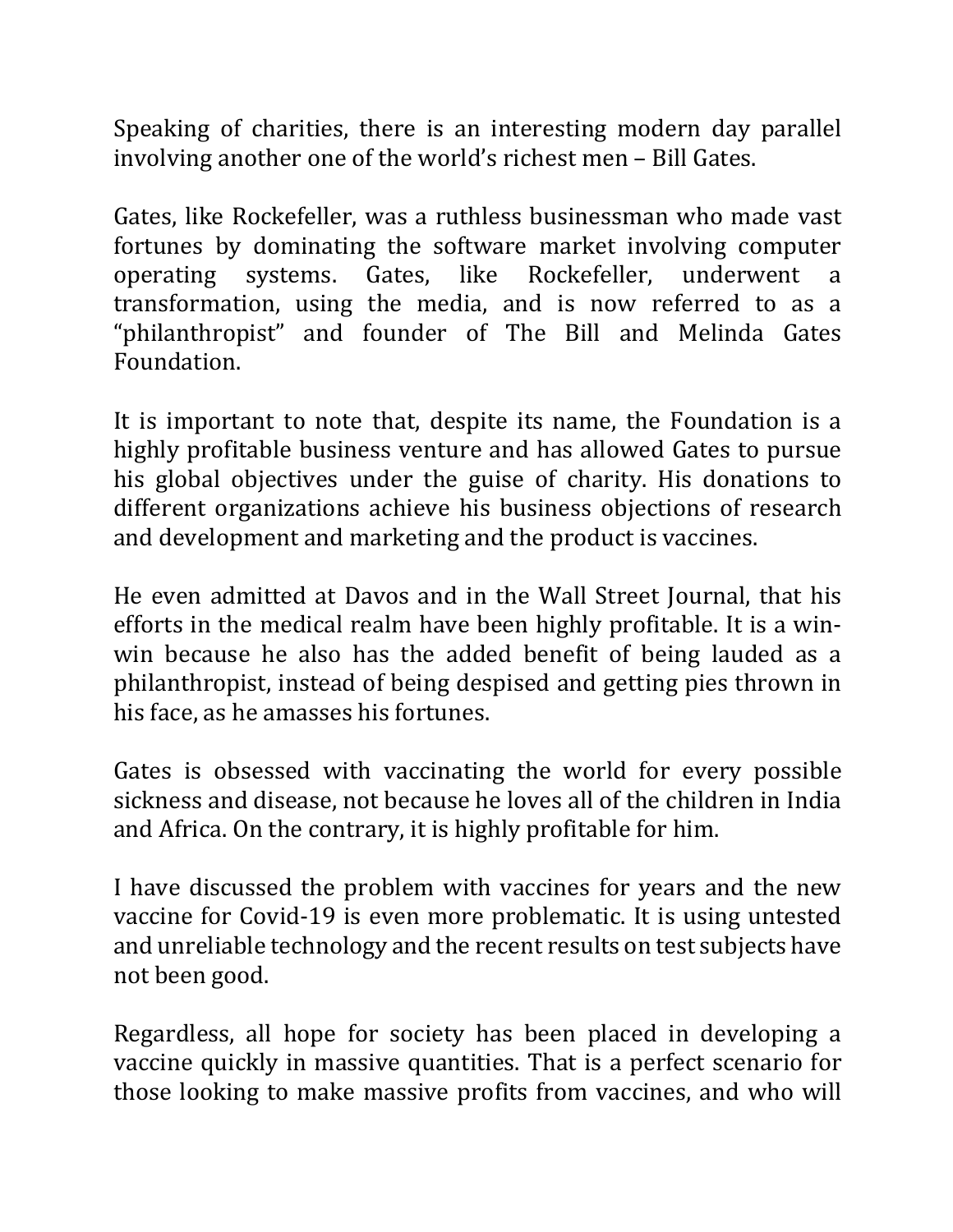have no exposure from damages because they have been given governmental immunity. Indeed, they already received enormous down payments from US taxpayers as the US government gave away billions to drug companies to fund their product development.

I wish I had a business where the government would give me billions so that I could create a product that I could then sell to them for billions more – and no one could sue me. What a scam and what corruption we are witnessing!

So please do not be deceived, the vaccine is not about saving the world from Covid-19, it is about money and power. When you listen to Gates talk about vaccinating 7 billion people, he can barely suppress his glee as he calculates the money to be made – and that's just the beginning.

Gates has sheltered himself personally by not directly identifying with a specific vaccine company, but rather investing through his Foundation. He uses the Foundation to support organizations that advance his objectives such as GAVI, the vaccine alliance and the World Health Organization. These organizations are constantly pushing for new vaccines and more vaccines which keeps the vaccine industry ever-expanding and highly profitable.

While the money is what motivates a lot of people, including Gates, it gets much deeper and darker, because Gates is a eugenicist. His family is very much involved in the globalist movement and Planned Parenthood, one of the most evil organizations on earth. Gates and his kind want the population of the world to go down – way down. They are using the medical system and pharmekeia to achieve their objectives.

The English word "pharmaceutical" derives from the Greek "pharmekeia", which refers to the employment of drugs for any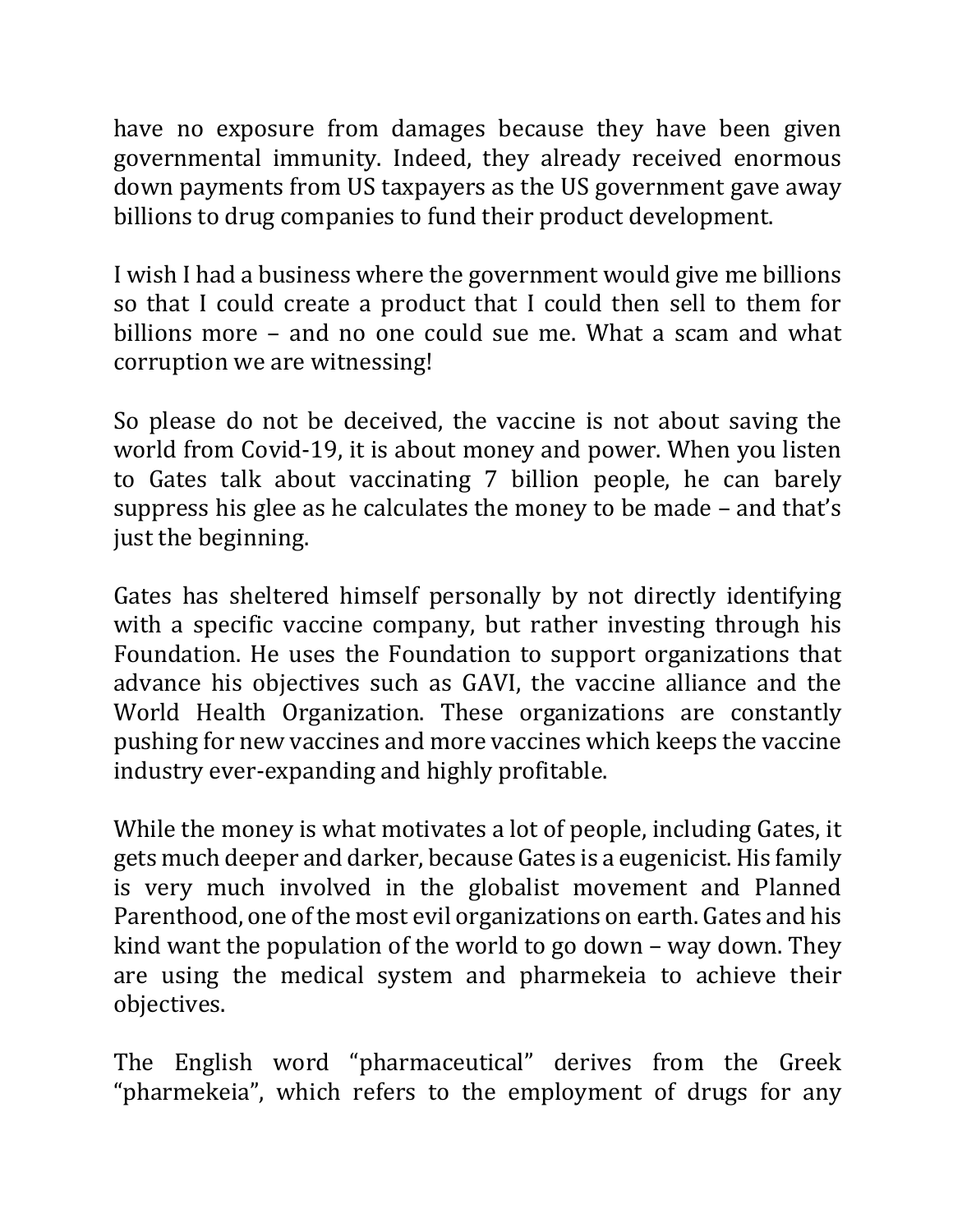purpose – "sorcery, magic, enchantment." It is important to understand that the "drugs" being pushed by pharmaceutical companies are not much different than the "potions" used by sorcerers and witches. While the modern medical system likes to distance itself from such connections, the Rod of Asclepius reminds us of the connection.

According to the Mayo Clinic, 7 out of 10 Americans take prescription medication  $-$  that's 70 percent of the population! I find that to be shocking and hope that it is too high, but as I look around I can't help think that most people are under a spell.

It is incredible that Asceplius is connected with the serpent and it was the "nachash" (serpent) that deceived the woman through enchantment in the Garden. It is no surprise that the servants of Asclepius are doing the same thing to mankind today.

While America has been in a "war against drugs" for decades, that has only been against those deemed "illegal drugs." At the same time, a large portion of Americans have become addicted to legal drugs, making vast fortunes for drug companies.

I find it interesting that now one of the promises that politicians make is that they will insure that Americans will be assure affordable prescription drugs. It is critical that Americans continue to get their drugs. While America continues to decline in health at a dramatic pace, no one steps back and questions the solution being promoted by the modern medical system, and its drugs.

No one seems to be saying "Hey, these guys are making a fortune off of us and we aren't getting healthy. In fact, we're getting sicker." Instead, they put their blind faith and trust in the doctors when they get sick – because of fear.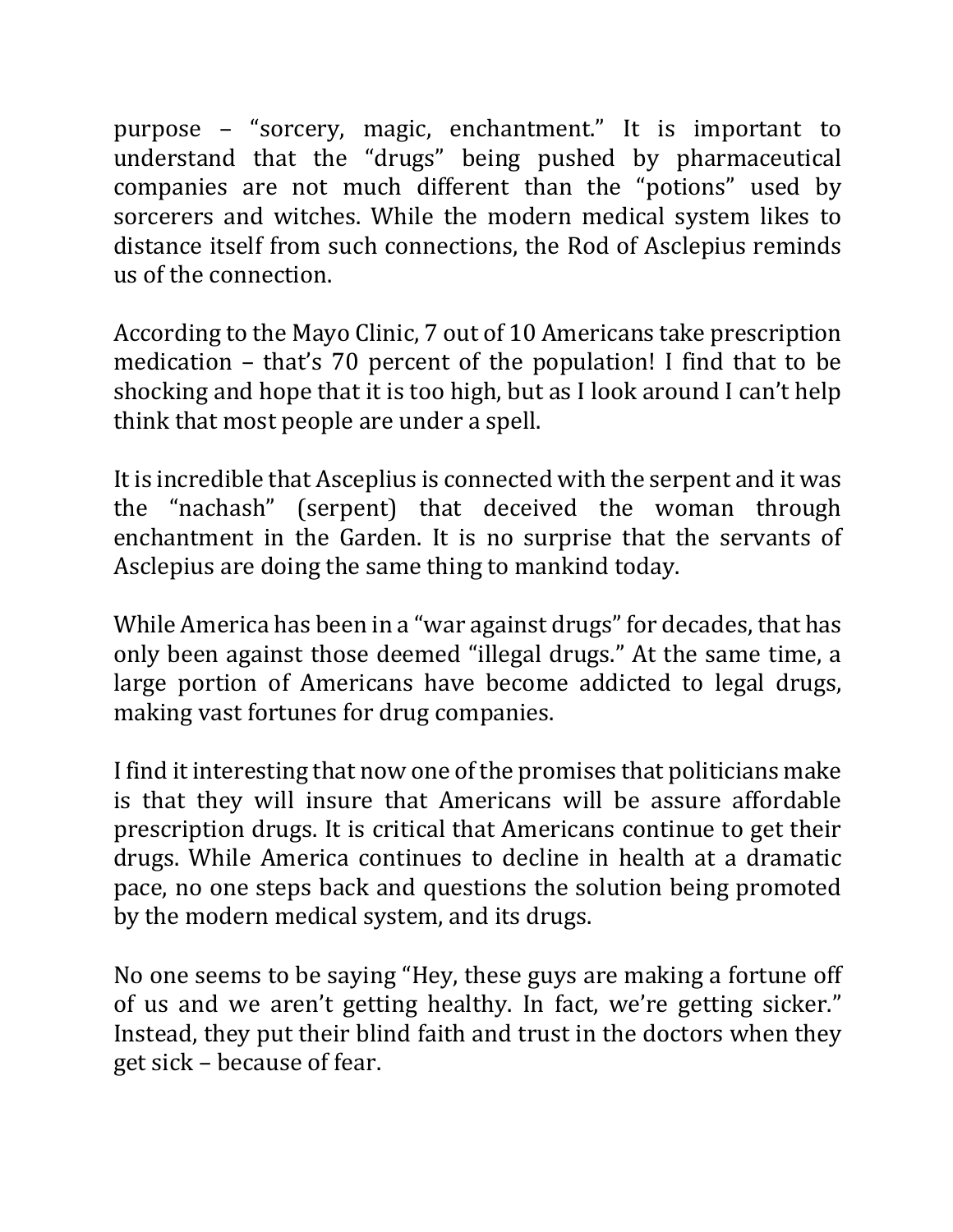Much of America is currently in a state of fear over an "invisible enemy" which is a complete PSYOP to place them in fear. As a result, they are placing their blind faith in the doctors and the tyrants who claim to be working toward a "solution". Well, they are working toward a solution alright, but it is not the one that many are expecting.

Vaccines are not safe and they are extremely dangerous on many different levels. They literally contain a witch's brew of ingredients that pollute your body and now they will literally change your DNA.

This goes beyond a physical issue and transcends into the spiritual, because the new messenger RNA vaccines are aimed at the source code that distinguishes us as being "made in the image of Elohim" – our DNA.

I sincerely believe that the vaccine issue has now become a spiritual litmus test. Only those with spiritual eyes will recognize the significance.

Of course, some will reject a forced vaccine because it violates their rights, while others actually understand the physical dangers. Ultimately though, this is a very important spiritual issue and sadly, many Christians don't get it.

I was initially disturbed when Christian "leaders" succumbed to lockdowns. They could have turned the lockdowns on their heads in one day if they actually refused to comply, but they barely made a peep. They allowed the tyrants to trample on their freedom of religion and the right to peaceably assemble in the span of one Sunday.

Now when you drive by most churches all you see is a sign saying "Join us online" with some pithy statement or a Scripture verse. What a failure of a religion that is supposed to operate in faith, healing and miracles. This staged pandemic has surely exposed much of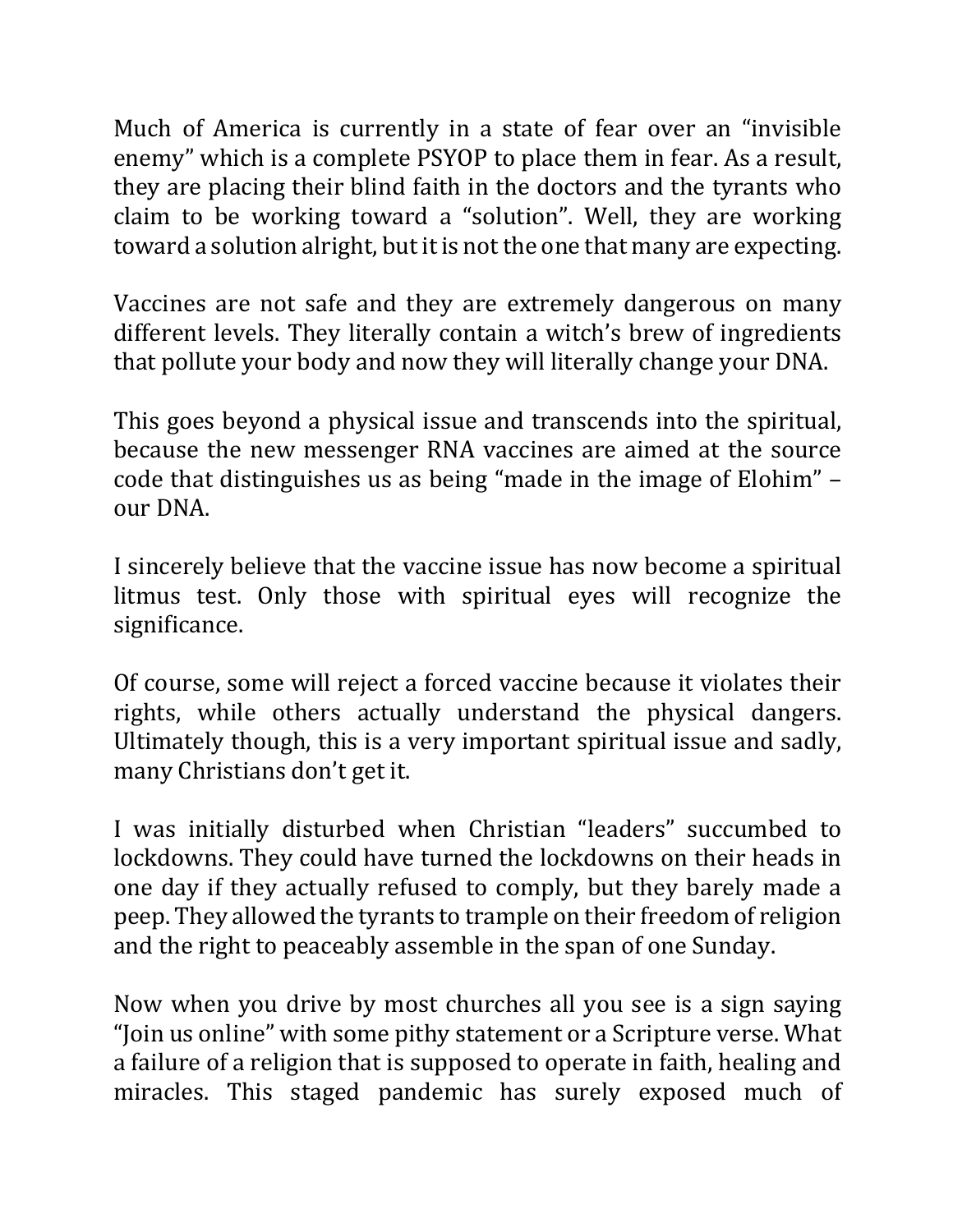mainstream Christianity for what it really is - an entertainment and social organization with no power.

Thank goodness people can still tune in and get entertained over the internet without ever leaving their homes or even getting out of bed. This has taken the convenience of the drive-thru church to a whole new level. The Christian church has adapted well to the Beast System.

Recently, a letter was signed and published by 2,700 Christian leaders entitled "A Christian Statement on Science for Pandemic Times." As expected, they took quotes from the Scriptures wildly out of context in order to encourage all Christians to submit to the Asclepius system and follow the advice of scientists and physicians by wearing masks and taking the vaccine.

These sell-outs are preparing people to bow down to the image of the beast. Of course, this did not surprise me at all based upon past performance. 

In fact, I recently heard a false prophetess state that "Yeshua-Jesus" said it was o.k. to take a vaccine that contained aborted fetal tissue, because "there's still life in those cells that can be used for good."

I almost fell out of my chair when I heard her. Did you realize that they are now harvesting heart tissue from live babies for these vaccines and their experiments? They actually cut out the baby's beating hearts while they are still alive because they need the living tissue.

This is evil of the highest order and it made me realize just how deceived people really are  $-$  even those who claim to speak for and follow Elohim. I was already suspicious when I heard her use "Yeshua-Jesus" and I have to be honest that I always find that usage highly disturbing.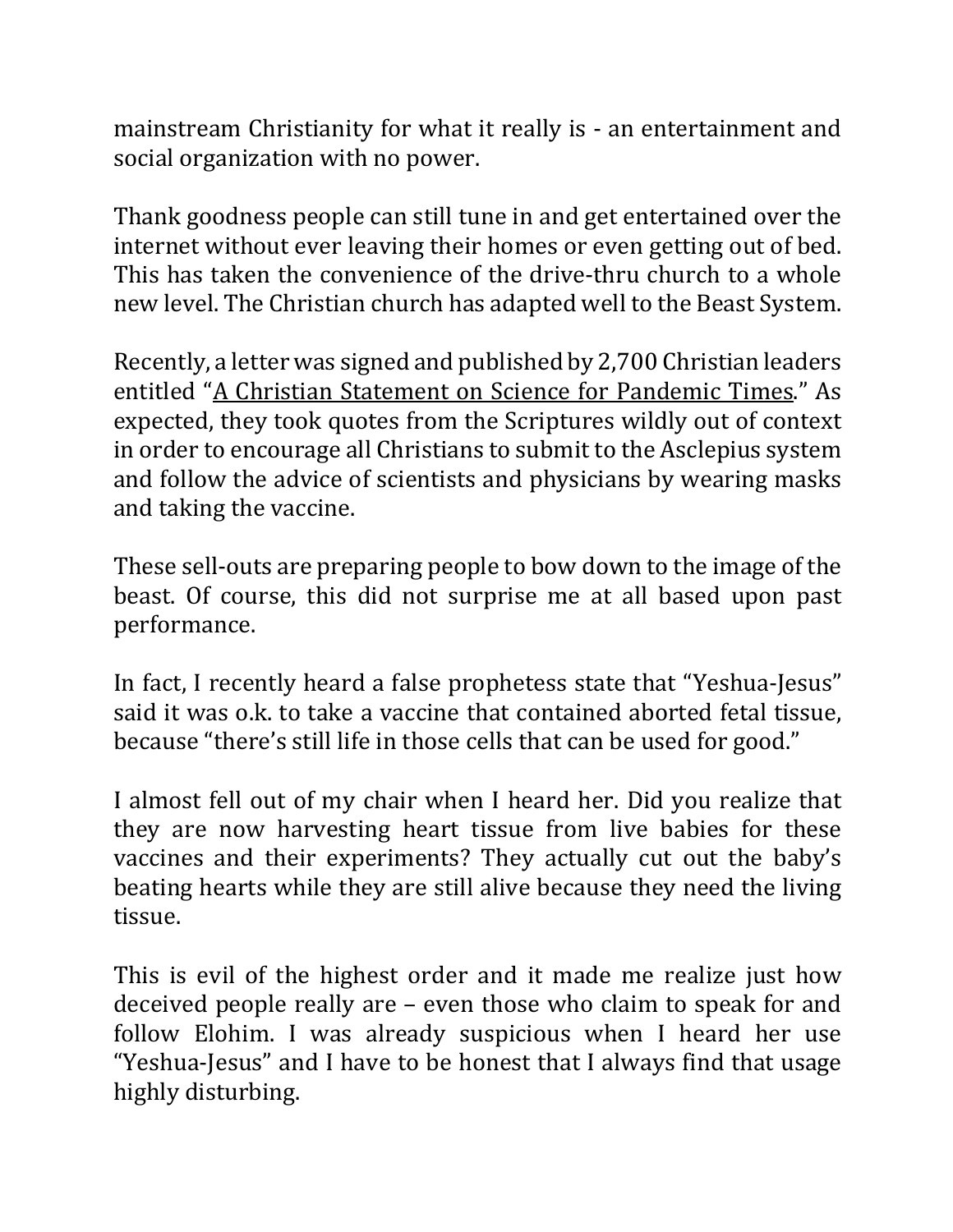Which is it? Yeshua or Jesus? Because the Messiah did not have two names, nor did He have a combined Hebrew and Greek name. It is confusing and it involves mixing. I find this practice completely contrary to the Torah which prohibits mixing.

People just have to get used to the fact that the Messiah was a Hebrew with a Hebrew Name. There is no value or truth involved in calling Him "Yeshua-Jesus."

If that offends you then I suggest you unsubscribe. I find it interesting to see people unsubscribe after being offended. When they don't like what they hear, even when it is undeniable truth, they unsubscribe or give something a thumbs down, as if that changes anything.

I often imagine how Yahushua would fair in this world of social media rankings. I suspect He would have a lot of thumbs down. In fact, He was very abrasive and confrontational so He probably would have been taken down from most sites for violating their community rules.

He showed great restraint when He allowed Himself to be offered up like Isaac. That went against His nature to live and unabashedly proclaim the truth. He will not be demonstrating that type of restraint when He returns. His wrath will be incredible to the point where He is described as being drenched in blood. (Revelation 19:11-21) That does not fit most Christian's image of Jesus.

In fact, most people completely missed Him the first time that He came because He did not fit their pre-conceived idea that He would come as a conquering King who would free them from Roman oppression. Many gave Him a thumbs down and a dislike because He offended their paradigm.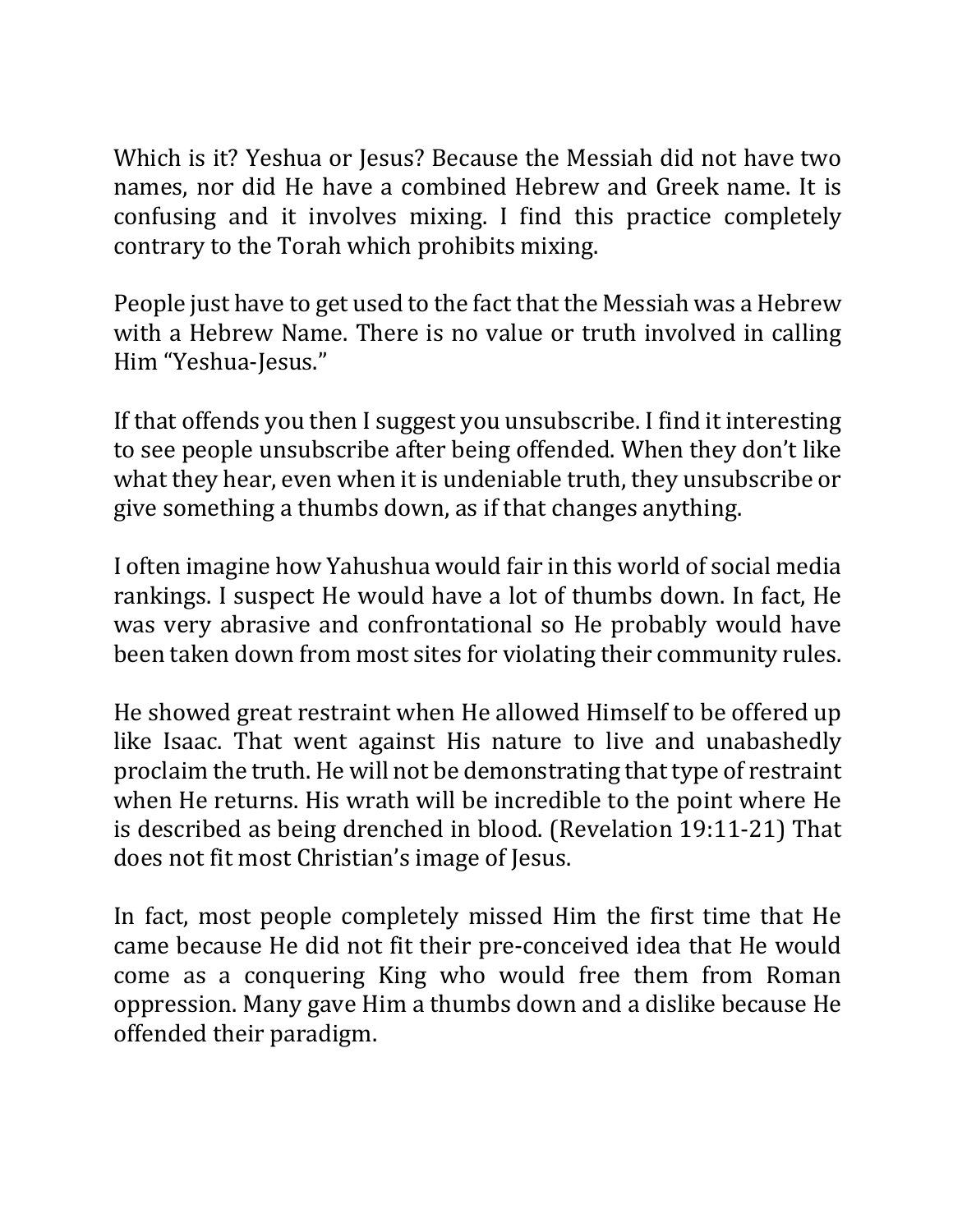Many continue to misunderstand Yahushua to this day. Sadly, false teachers and prophets have left the sheep completely unprepared for His return. Messiah Yahushua is not some "mealy-mouthed" wimpy Greek hybrid Christ who just loves and accepts everyone no matter what they say or do.

He is a King coming to render judgment on behalf of His Father and only those who are sealed will be protected from His wrath.

"<sup>1</sup> After these things I saw four angels standing at the four corners of *the earth, holding the four winds of the earth, that the wind should not blow* on the earth, on the sea, or on any tree. <sup>2</sup> Then I saw another angel *ascending from the east, having the seal of the living Elohim. And he cried* with a loud voice to the four angels to whom it was granted to *harm* the earth and the sea, <sup>3</sup> saying, 'Do not harm the earth, the sea, or *the trees till we have sealed the servants of our Elohim on their foreheads.*" Revelation 7:1-3

The word used for the seal of Elohim is "sphragis" in the Greek. It is a seal or a mark – like an impression made with a King's signet ring. This would be the same as the former "taw" placed on the foreheads of those in Jerusalem who sighed and cried "over all the abominations" that were done within it. (Ezekiel 9:3-4) I want that seal!

That seal stands in stark contrast to a mark that many will receive. The mark of the beast is "charagma" in the Greek. It refers to an imprinted mark, and there are plans to make a person's ability to buy and sell and participate in the Babylonian system contingent upon receiving that mark, linked to a vaccine. A mark would be issued as proof of the vaccine and a part of that mark would include biometric and economic data.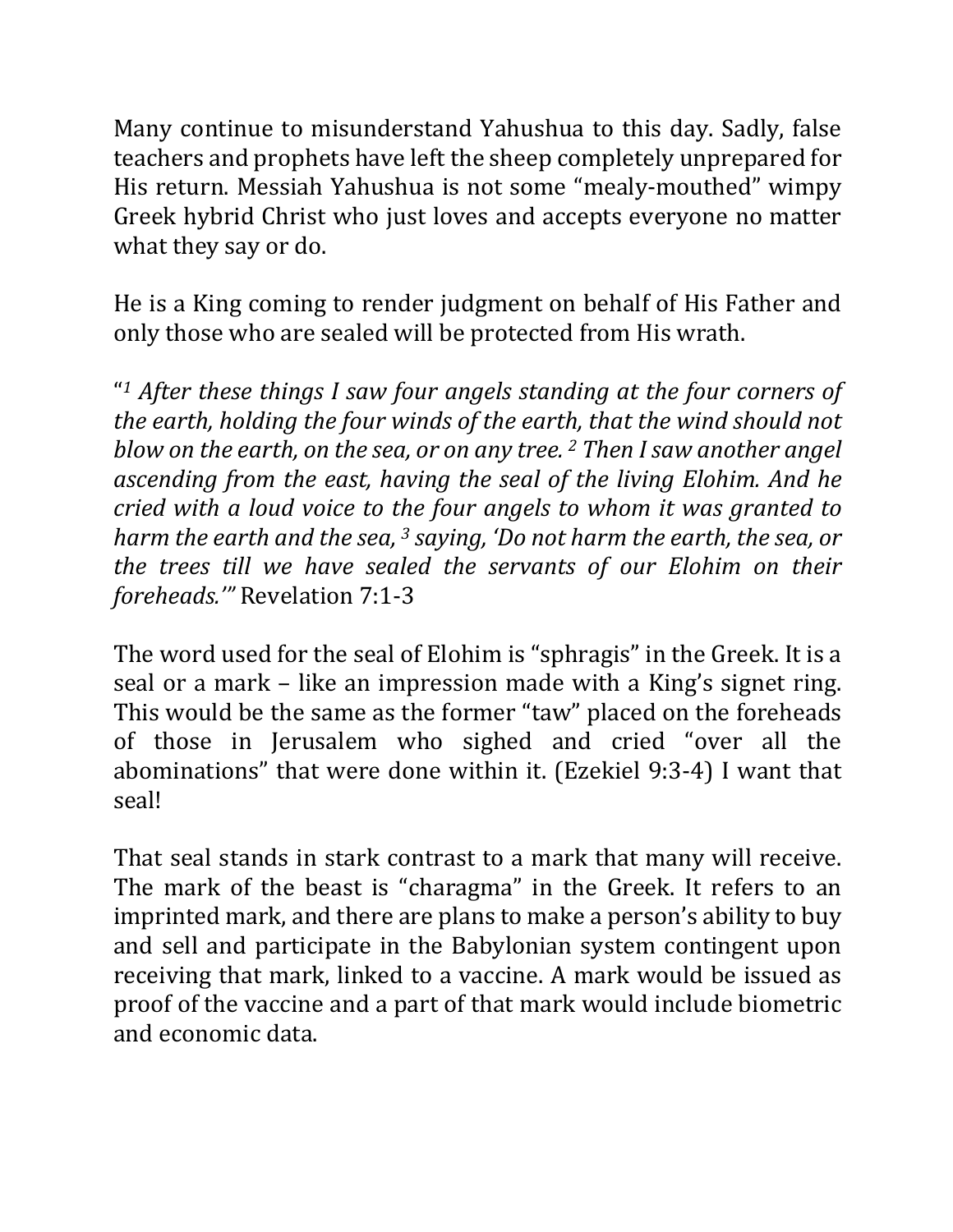The new vaccine is designed to introduce the mark of the beast system and it will literally alter their DNA. So any individual who advocates this new vaccine as a part of the coming "reset" is complicit – whether they are fully cognizant of the plan or simply ignorant and well-meaning. 

This demonstrates the fact that people can be sincere in their beliefs while being sincerely wrong. We see this with the recent letter from Christian leaders, but it is also an epidemic in much of the Christian religion.

There are many sincere people who call themselves Christians. These sincere people go to church, sing praises, read their Bibles, pray and some even tithe, despite the fact they are taught that they are not "under the law". The problem is that their sincerity does not necessarily make them right, and those actions do not necessarily place them in a Covenant relationship with Elohim.

Nothing epitomizes this truth better than what the Messiah stated in Matthew 7. "<sup>21</sup> Not everyone who says to me, 'Lord, Lord,' will enter the *Kingdom of Heaven, but the one who does the will of My Father who is in heaven.* <sup>22</sup> On that day many will say to me, 'Lord, Lord, did we not *prophesy in your name, and cast out demons in your name, and do many mighty* works in your name?' <sup>23</sup> And then will I declare to them, 'I never *knew you; depart from me, you workers of lawlessness.*" Matthew 7:21-23

I quote this a lot because it always bothered me from the time I was a young kid reading this verse and going to church. It actually scared me because I didn't see how I could be known by the Messiah when I wasn't even operating in the gifts like these "many" people were.

Apparently, these people were sincere in their beliefs and their actions. They even call Yahushua "Lord" but regardless, He tells them to depart from His presence because He doesn't know them. He does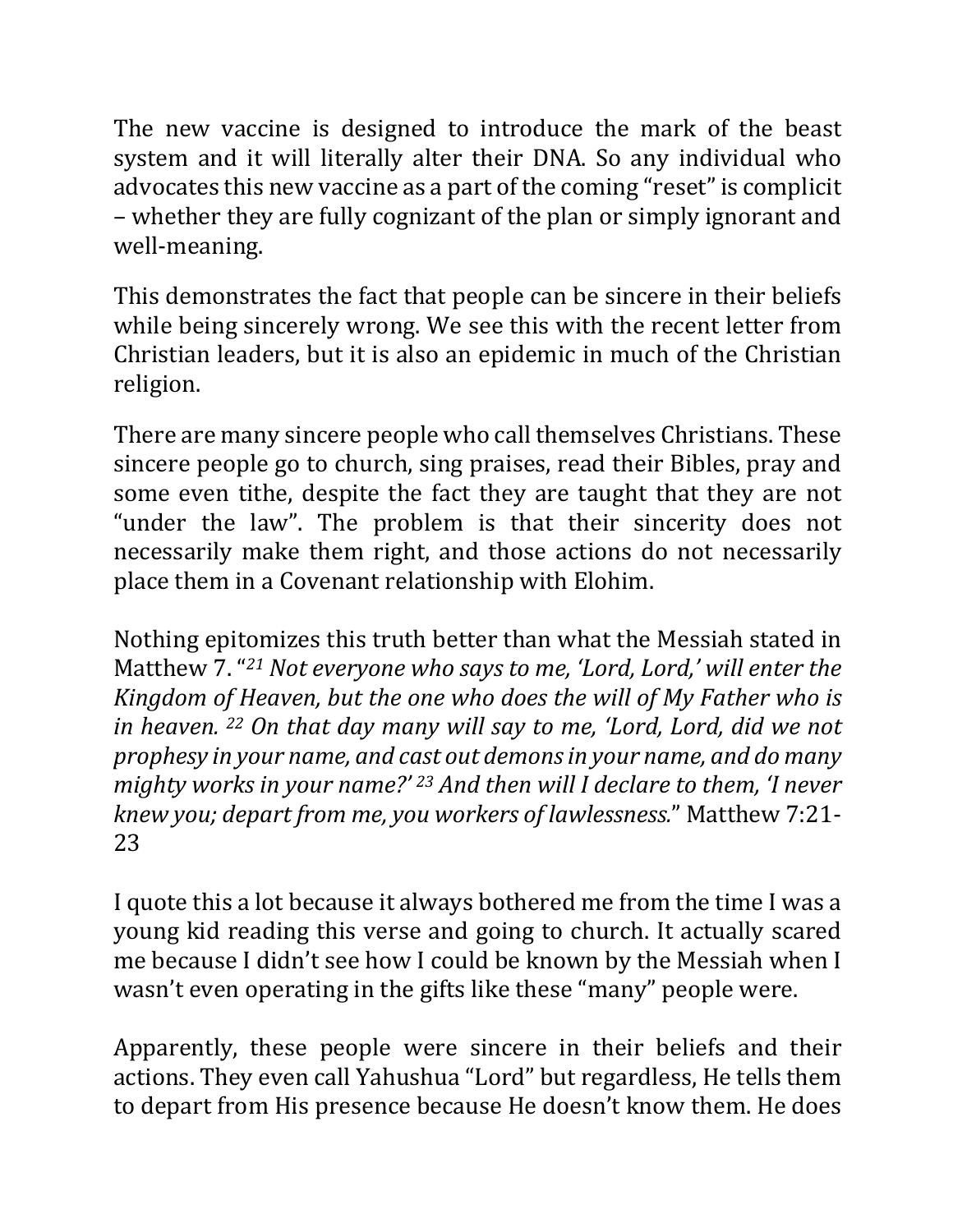not have a relationship with then even though they think they have a relationship with Him.

There is a similar warning in Luke. Yahushua instructed His disciples as follows: "<sup>24</sup> Strive to enter through the narrow gate, for many, I say *to* you, will seek to enter and will not be able. <sup>25</sup> When once the Master of the house has risen up and shut the door, and you begin to stand *outside and knock at the door, saying, 'Lord, Lord, open for us,' and He* will answer and say to you, 'I do not know you, where you are from,' 26 *then* you will begin to say, 'We ate and drank in Your presence, and You *taught in our streets.'* <sup>27</sup> *But He will say, 'I tell you I do not know you, where you are from. Depart from Me, all you workers of iniquity.' <sup>28</sup>* There will be weeping and gnashing of teeth, when you see Abraham and Isaac and Jacob and all the prophets in the Kingdom of Elohim, and *yourselves thrust out.* <sup>29</sup> *They will come from the east and the west, from the north and the south, and sit down in the kingdom of Elohim.* 30 *And indeed there are last who will be first, and there are first who will be last.*" Luke 13:24-30

So here again, many sincere people will desire and try to get into the Kingdom, but the Master will not let them in. But I thought all you had to do was raise your hand, say a prayer or go to the altar to get saved? These people knew Him. They ate with Him, they drank with Him. They are calling Him Lord, but He says He doesn't know them.

We read a similar fate for the 5 foolish virgins who were not prepared for the Master's arrival. "<sup>11</sup> Afterward the other virgins came also, *saying, 'Lord, Lord, open to us!' <sup>12</sup> But He answered and said, 'Assuredly, I* say to you, *I* do not know you." Matthew 25:11-12

Once again, they were sincere in their desire to go to the Wedding Feast. They were calling Him Lord, but He says He does not know them.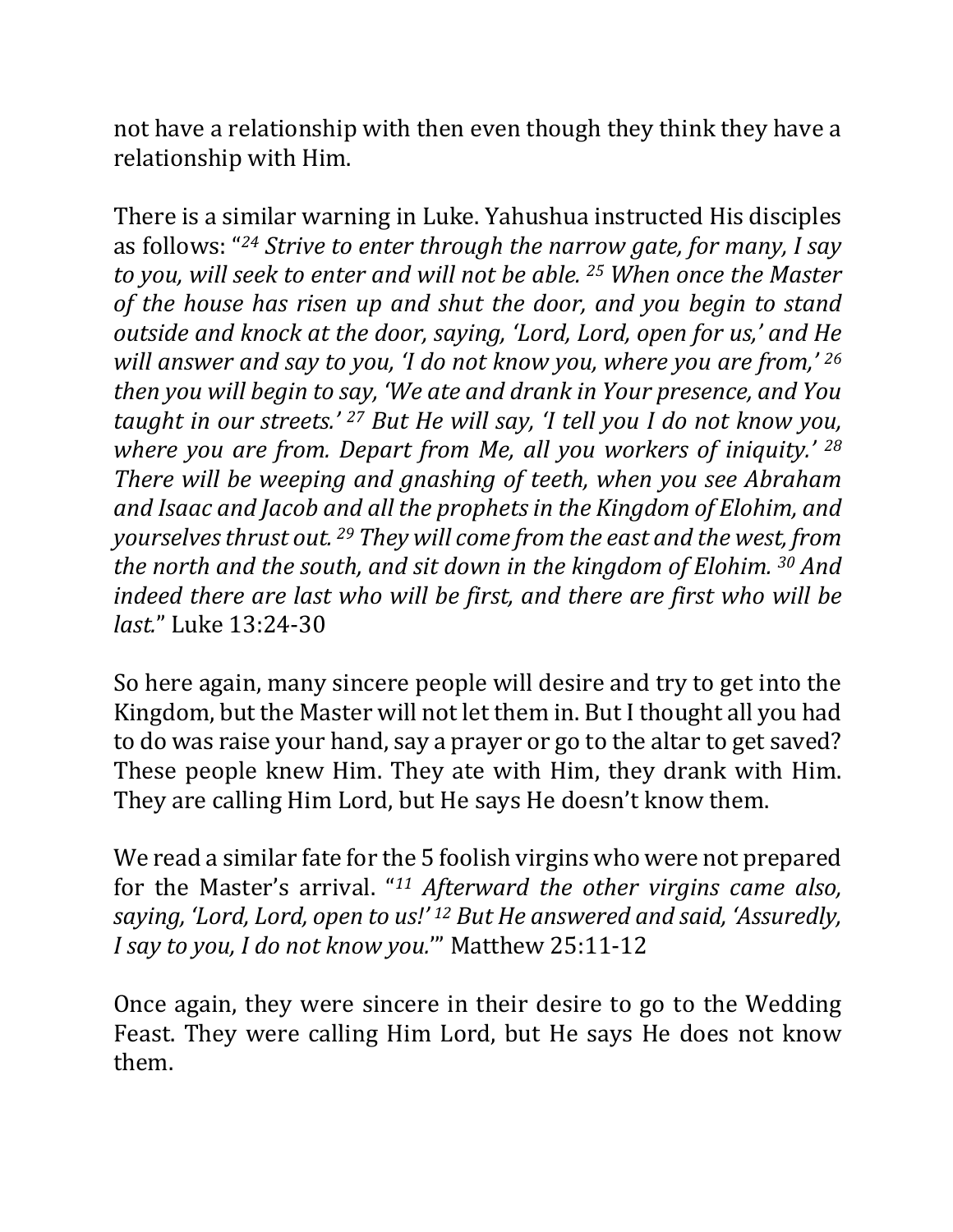The overwhelming fact is that there are going to be a lot of sincerely shocked individuals who find themselves shut out of the Kingdom for one reason – The Master does not know them.

The key is ultimately easy to understand, but it runs completely contrary to common Christian teaching. You see knowing Yahushua involves being in a relationship with Him. That relationship is defined by a covenant and at the heart of that Covenant are terms described as the Torah.

In order to be in a relationship with Elohim and dwell with Him in His Hosue, we need to obey His rules. They are not a mystery and clearly set forth in the Scriptures.

So while these people may have said a prayer or gone to the altar, they failed to do the will of the Father. They were living the way they thought was right, but they were actually described as "lawless" and "workers of iniquity."

Both of these terms specifically refer to people who do not obey the Torah – the Commandments and instructions of Elohim. The sincere foolish virgins didn't have any light, because the Torah is defined as light. This is very clear principle in the Scriptures.

"For the Commandment is a lamp, and the Torah a light." Proverbs 6:23

There are currently many sincere Christians who think they are bearing fruit, but they are not bearing fruit for the Kingdom. They may be doing what they have been taught or what they think they should be doing, but they will be cast out like the unprofitable servant in Matthew 25:30.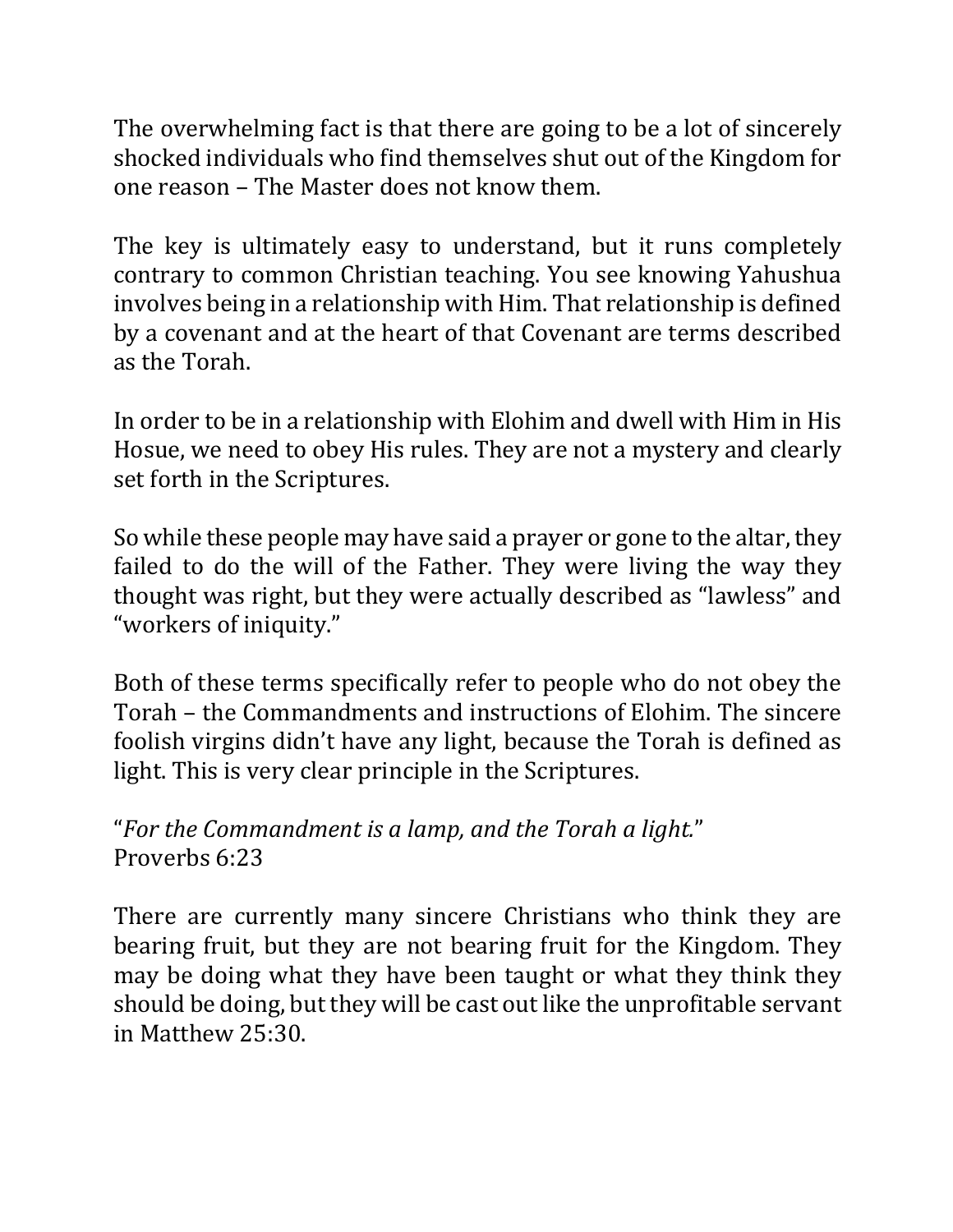They were probably told that they are saved by grace alone, and there is nothing else they need to do  $-$  they are eternally secure by saying a prayer. They may have been taught that they cannot obey Elohim, and it's impossible to keep the law. There are countless lies being spread around to try to get people to disobey and live lawless lives despite the numerous warnings that Messiah provided.

He specifically stated: "<sup>46</sup> But why do you call Me 'Lord, Lord,' and not *do* the things which I say? <sup>47</sup> Whoever comes to Me, and hears My *sayings and does them, I will show you whom he is like: <sup>48</sup> He is like a man building a house, who dug deep and laid the foundation on the* rock. And when the flood arose, the stream beat vehemently against *that house, and could not shake it, for it was founded on the rock.* 49 But *he* who heard and did nothing is like a man who built a house on the *earth without a foundation, against which the stream beat vehemently;* and immediately it fell. And the ruin of that house was great." Luke 6:46-49

His words and sayings were very clear. His parables are clear. He always taught the Torah. His big issue with the Scribes and Pharisees is that they had added to and taken away from Torah. They had hidden the light yoke of the Torah and placed heavy burdens on men. A yoke guides and directs and that is what the Torah does. It keeps us on the straight path – the narrow way to life. (Matthew  $11:28-30$ )

Yahushua was clarifying and distinguishing between the light and easy Torah of Elohim as opposed to the burdensome law of the Scribes and Pharisees. He definitely was not abolishing the Torah. He was the Torah in the flesh.

So don't be fooled by false Christian teachers and certainly don't be involved in misleading someone else. Just do what He says because He specifically stated: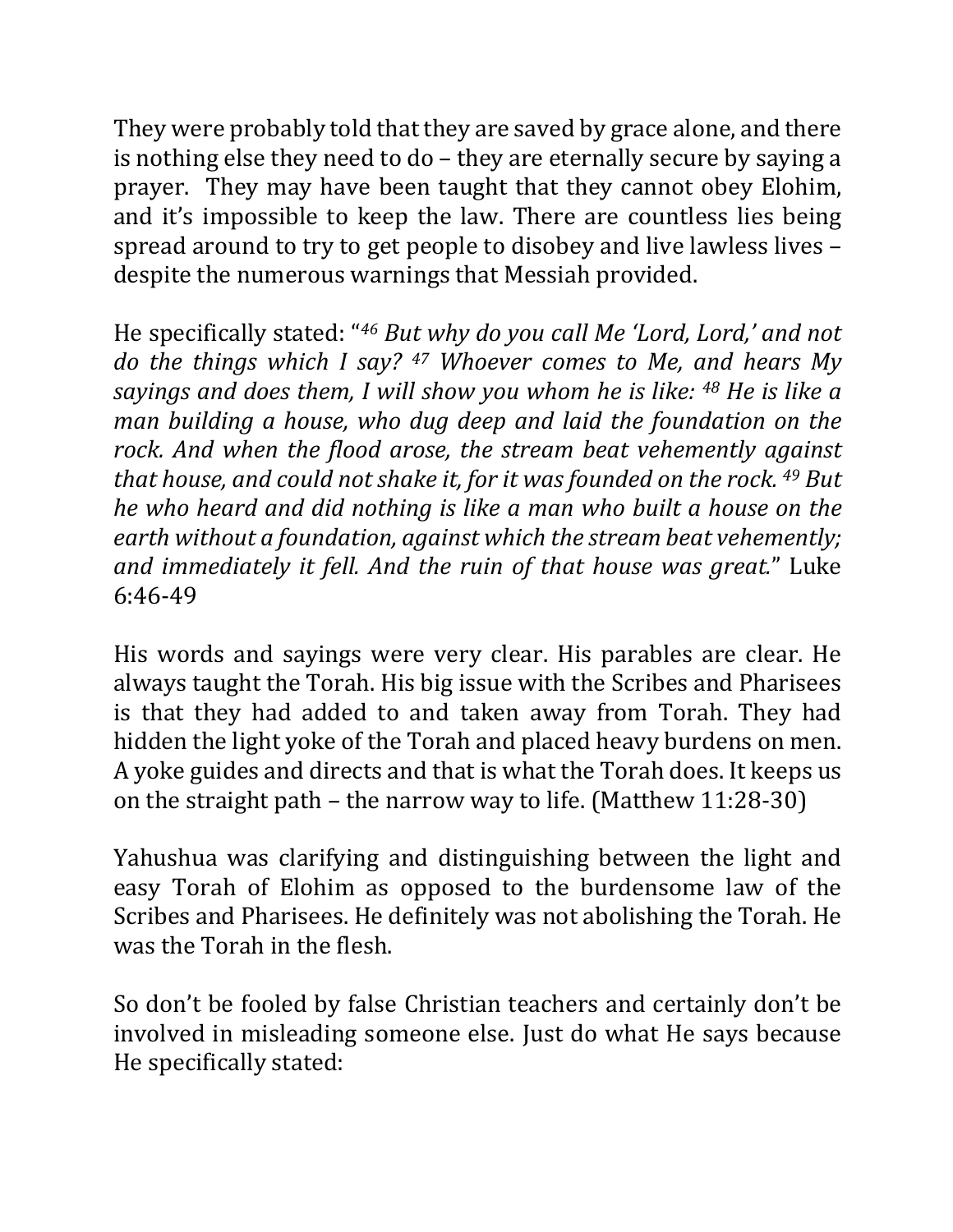"<sup>14</sup> You are the light of the world. A city that is set on a hill cannot be *hidden.* <sup>15</sup> Nor do they light a lamp and put it under a basket, but on a *lampstand, and it gives light to all who are in the house.* <sup>16</sup> Let your light *so shine before men, that they may see your good works and glorify your Father in heaven.* <sup>17</sup> *Do not think that I came to destroy the Torah or the Prophets. I did not come to destroy but to fulfill.* <sup>18</sup> *For assuredly, I say to you, till heaven and earth pass away, one jot or one tittle will by no* means pass from the Torah till all is fulfilled. <sup>19</sup> Whoever therefore *loosens one of the least of these commandments, and teaches men so, shall be called least in the kingdom of heaven; but whoever does and teaches them, he shall be called great in the kingdom of heaven.* 20 For I *say to you, that unless your righteousness exceeds the righteousness of the scribes and Pharisees, you will by no means enter the kingdom of heaven*." Matthew 5:14-20

There are a lot of sincere Christians stating that we cannot obey the Torah and that we should not obey the Torah. That's a lie.

There are a lot of sincere Messianic Jews teaching that only Jews need to follow Torah. That's a lie

There are a lot of sincere Hebrew Roots people teaching that obedience is not a salvation issue. That's a lie.

Yahushua specifically stated that He did not come to abolish the Torah and He connected living the Torah with shining as light. He did not say that if you break the Commandments and teach people to break them you will be least. That is the result of a poor translation.

Those who do not obey are the "lawless" and the "workers of iniquity". They don't get into the Kingdom. He made that abundantly clear.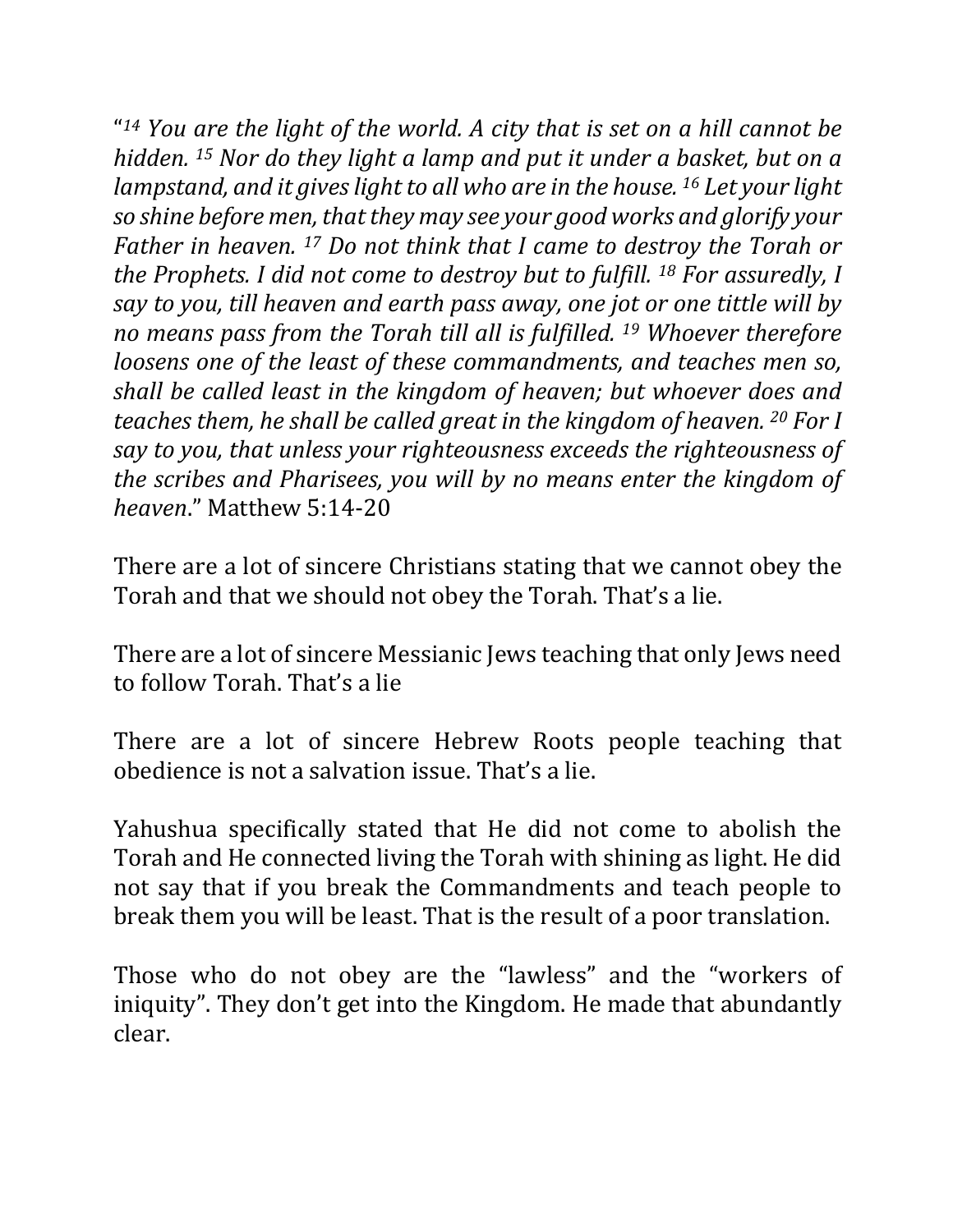Yahushua was teaching that if you try to relax a Commandment so that you just get by with doing the least, then you will be least. On the other hand, if you are zealous for the Torah you will be great in the Kingdom. The way we obey Him determines our position in the Kingdom.

Sadly, many sincere Christians have been deceived into living and promoting lawlessness. They have unwittingly become "workers of iniquity" while thinking they are doing good. The enemy of mankind has actually used the modern Christian religion to largely promote lawlessness, using the same lie that deceived the woman and the man in the Garden.

The serpent wants to put people under a spell and make them think that they do not have to obey the Commandments. If he can get you to disobey, then that places you outside the Covenant, out of the Kingdom and outside of a relationship with the Messiah. This is the same tactic used by Balaam. (Revelation 2:14) He doesn't have to kill you, just get you to disobey and fall under the curse.

Yahushua repeatedly warned people not to be lawless. He repeatedly told them that He doesn't know those who are lawless. While you might think you have a relationship with the Messiah, I can tell you for sure that He doesn't know you if you reject His Torah.

The Torah is at the heart of the Covenant He renewed at the Last Supper (Passover) as prophesied by Jeremiah. "*But this is the Covenant that I will make with the House of Yisrael after those days, says YHWH: I will put My Torah in their minds, and write it on their hearts;* and I will be their Elohim, and they shall be My people." Jeremiah 31:33

The Covenant that the Messiah renewed was with Yisrael, not the Christian Church. That is why He had twelve disciples, representing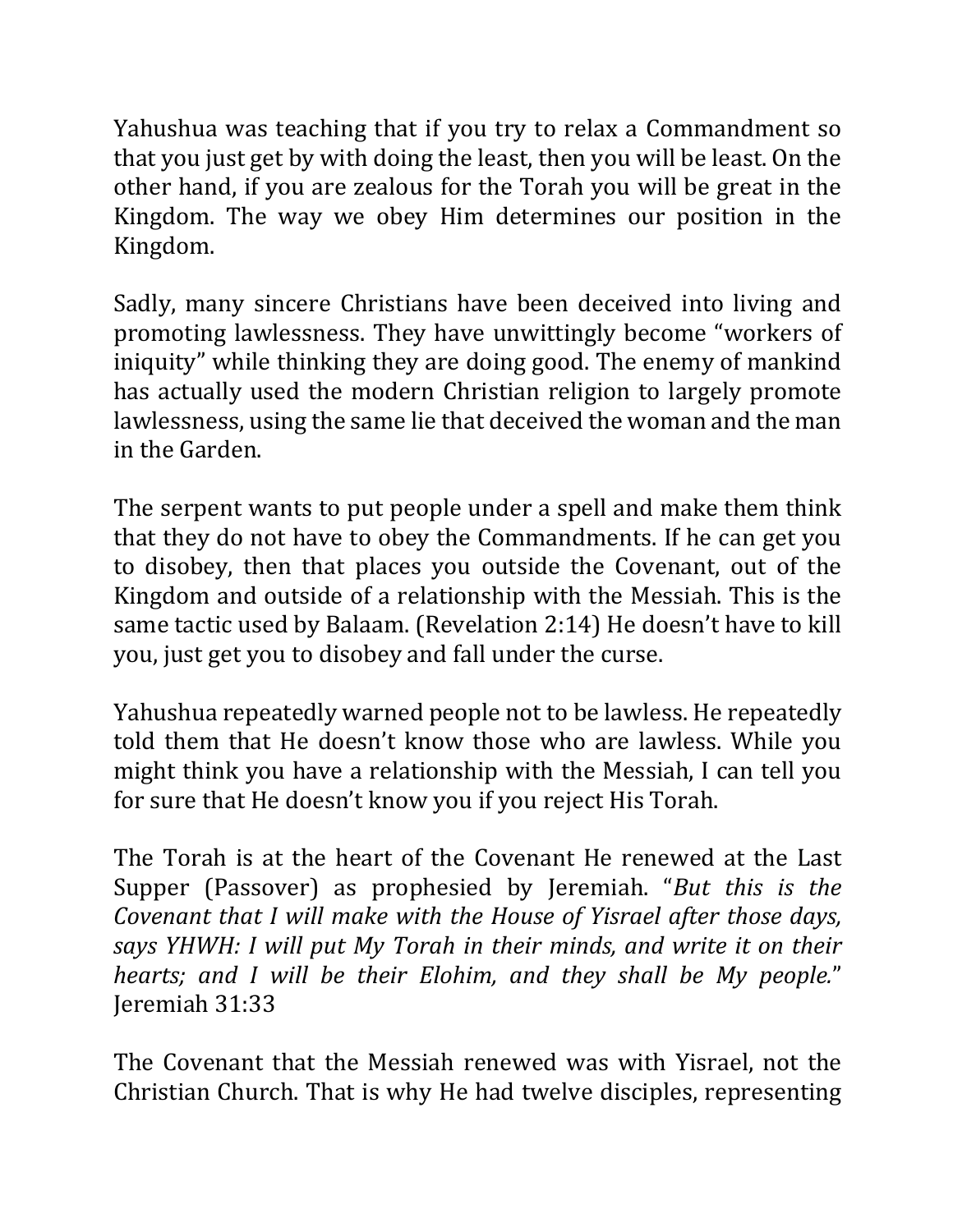all of Yisrael. Yisrael represents those who are the people of Elohim in His Covenant. When you are obeying the Torah, you are in the Covenant, you are one of His people and He knows you.

Torah obedience is the sign of the Covenant relationship. "<sup>19</sup> *I am YHWH* your *Elohim:* Walk in My statutes, keep My judgments, and do *them;* <sup>20</sup> hallow My Sabbaths, and they will be a sign between Me and *you, that you may know that I am YHWH your Elohim.*" Exodus 20:19-20

When you are lawless, that means you are not obeying the Torah. Your are not in the Covenant and you are not one of His people and He therefore does not know you, because you are not in a relationship with Him.

He defines the relationship, not you. Many Christians think that they can define the relationship by how they feel or what they believe. That's all emotionalism. The Covenant is not defined by emotion, it is defined by the Judge who wrote the terms on stone and now wants to write them on our hearts and place them in our minds. That's the "New Covenant" that Christians profess, but don't follow.

While the shed blood of Yahushua cleanses us, provides forgiveness and gets us back into the Covenant, we need to do our part to remain in the Covenant Assembly. That is the overwhelming lesson of the Scriptures.

Obedience is righteousness and the obedient receive the blessings. Disobedience is wickedness and the disobedient get the curses.

So we are in an age of great deception and many people are being deceived. It is our job to shine the Light of the Messiah, which we do when we follow His Torah.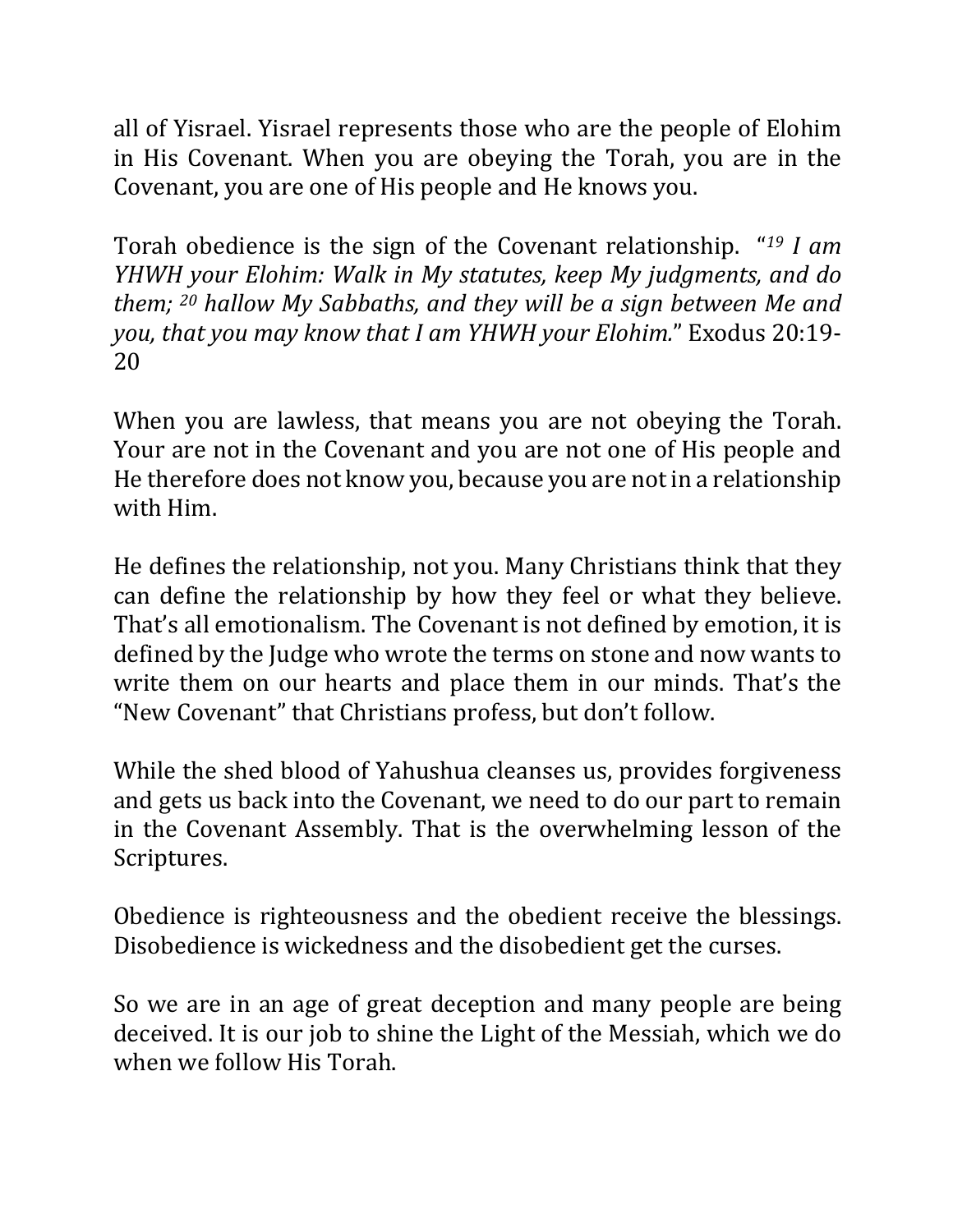We are approaching a Shadrach, Meshach, and Abed-Nego moment when people may be compelled to take the mark and worship the image. (See Daniel 3) Remember that they had a choice. They were told to bow down and worship the image or be killed. They refused, but they were not killed. The Messenger of YHWH went into the fire with them and saved them. The Messenger of YHWH is prepared to deliver you from the fiery furnace as well.

YHWH has prepared a fiery fate for the Beast and the False prophet which they will not escape. (Revelation 19:20)

That is why we do not need to fear what lies ahead. In fact, we should be excited because we know our King is coming and we know what He is going to do.

That does not mean there will not be persecution and Tribulation. There will. But we are also entering a time of miracles and great power and our job is to give our testimony and place our trust in Him.

There was a popular movement many years ago referred to as WWJD, when people would ask. What would Jesus do? The implication was that we should do everything the way Jesus did or would do. Now if they only got the Name right that would be wonderful. I think asking "What would Yahusha do?" is a powerful thing.

We could start off by asking: Would Yahushua honor the Seventh day Sabbath? Yes. Would Yahushua eat kosher food? Yes. Would Yahushua observe the Appointed Times? Yes. Would Yahushua wear tzitzit? Yes. We could go on and on, but the ultimate question is: Would Yahushua follow the Torah? Of course, yes - perfectly. He obeyed the Torah and instructed us to follow Him as He demonstrated how to live.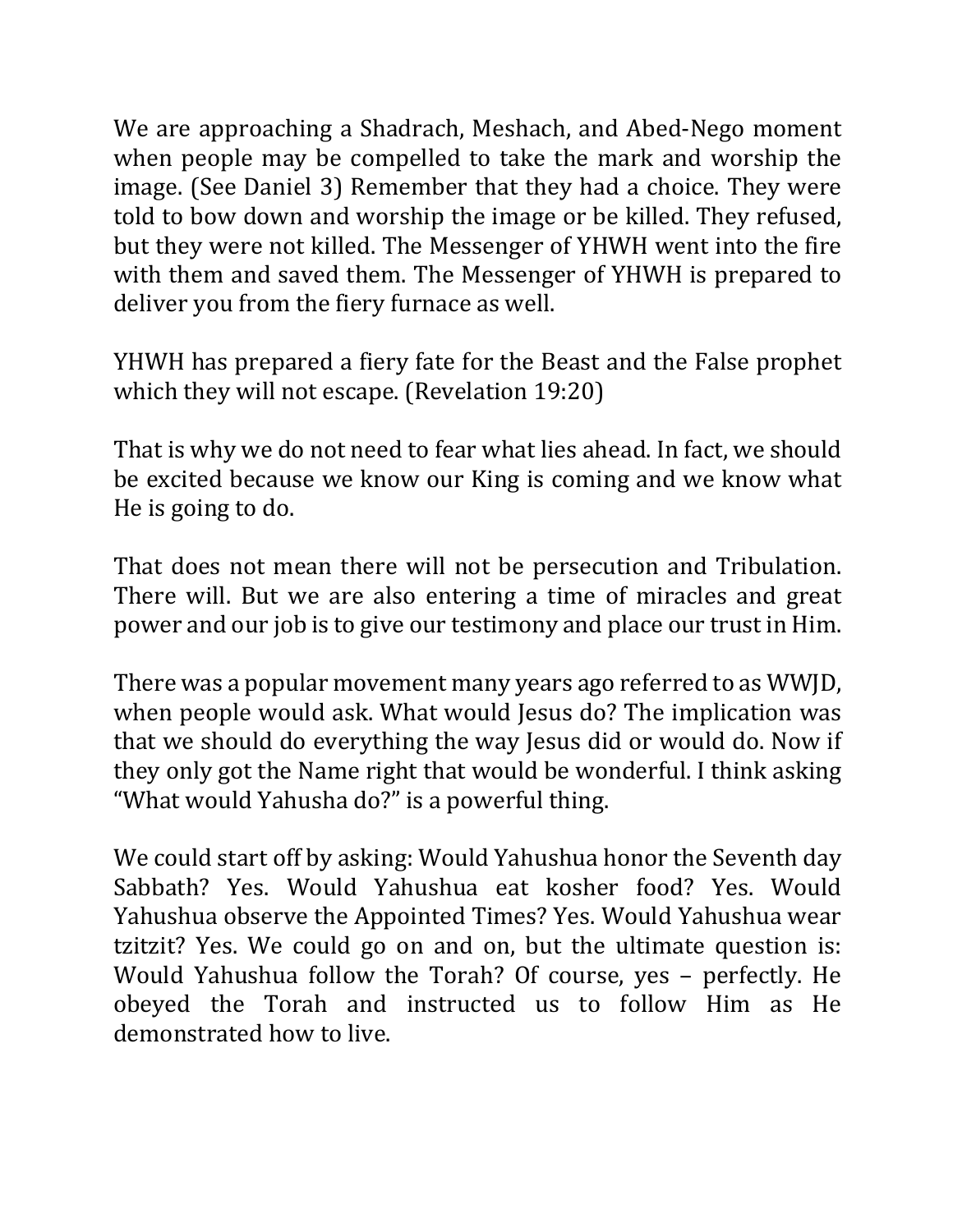So why do Christians reject the Torah? Why do they resist His teachings and live sincere lives of lawlessness? Is it because something they read in a letter from Paul? So are they following a man named Paul rather than Messiah Yahushua? Are they listening to their Pastor? If so, they need to understand that Paul or their Pastor won't be standing there when they stand before the King. You need to obey the Commandments of the King to be known by the King.

Now what if we applied the question "What would Yahushua do?" to our current circumstances. We then could ask whether Yahushua would wear a mask? Of course not. He would be looking at people and teaching them face to face.

Would Yahushua sit in his house and self-quarantine if he wasn't sick. Of course not. The Torah provides that only the sick must quarantine.

Would Yahushua take a vaccine? Of course not, because the Torah states that the life is in the blood and it forbids mixing and even eating the blood of another being.

Would Yahushua be social distancing? Of course not. He would be laying hands on the sick and healing people.

There is an interesting story of healing at the Pool of Bethesda and it helps if you understand the back story.

First, the story. "<sup>2</sup> Now there is in Jerusalem by the Sheep Gate a pool, *which is called in Hebrew, Bethesda, having five porches.* 3 *In these lay a* great multitude of sick people, blind, lame, paralyzed, waiting for the *moving of the water.* <sup>4</sup> *For an angel went down at a certain time into the pool and stirred up the water; then whoever stepped in first, after the stirring of the water, was made well of whatever disease he had.* <sup>5</sup> *Now a certain man was there who had an infirmity thirty-eight years.* <sup>6</sup> *When Yahushua saw him lying there, and knew that he already had*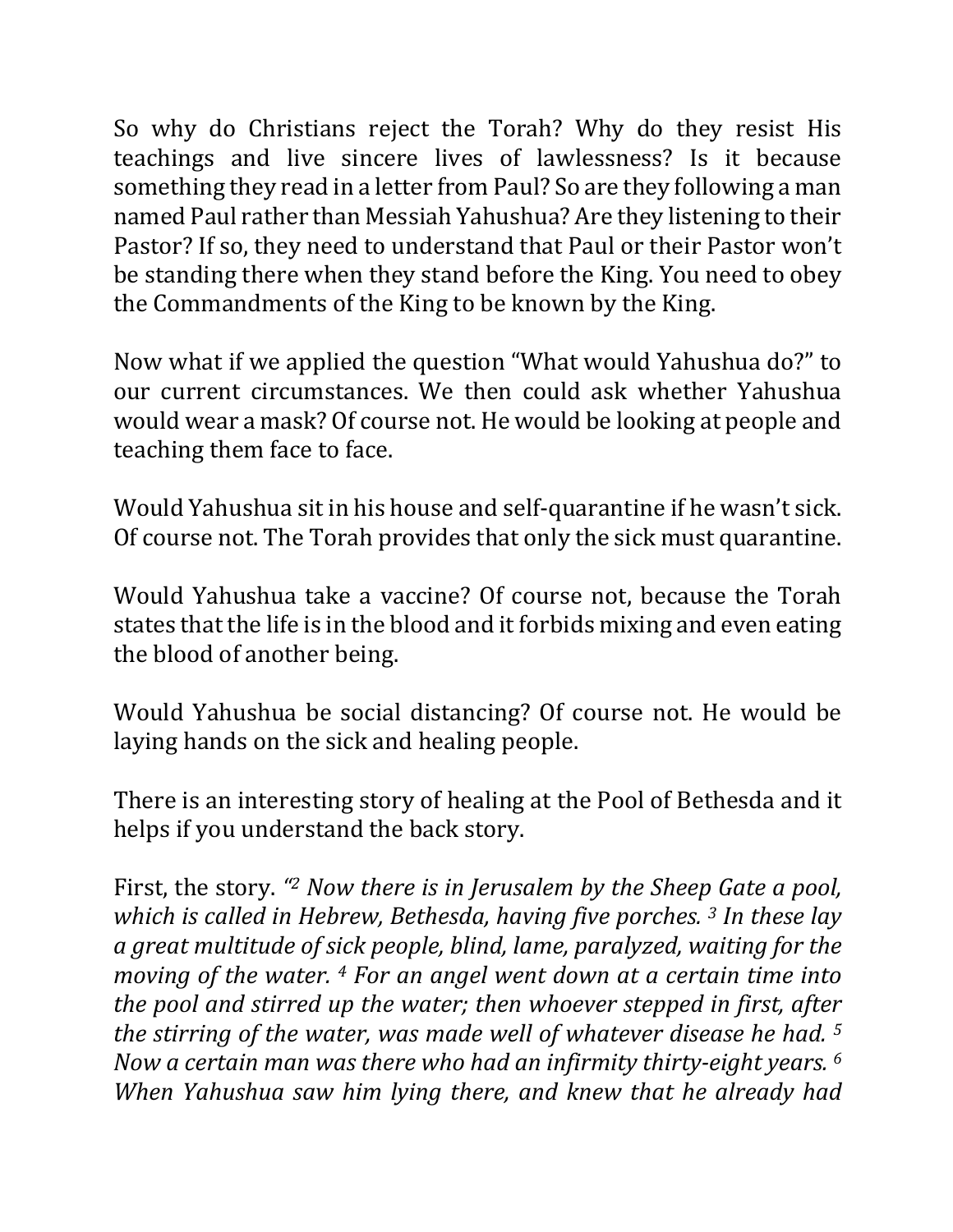*been in that condition a long time, He said to him, 'Do you want to be made* well?'<sup>7</sup> The sick man answered Him, 'Sir, I have no man to put me *into the pool when the water is stirred up; but while I am coming, another steps down before me.* <sup>8</sup> *Yahushua said to him, 'Rise, take up your bed and walk.'* <sup>9</sup> *And immediately the man was made well, took up his bed, and walked." John 5:2-9*

Many do not realize that this was the location of the Temple of Asclepius in Jerusalem. It was quite common for Temples of Asclepius to be located near healing waters. We see this in Pergamum as well. I take some of my tour groups to this location and you can actually see the remains of an Asclepion right next to the Pools.

So the people waiting for healing were not at the Temple of YHWH to the south. They were waiting at the Temple of a pagan god to receive their healing.

It is interesting that Yahushua went there and ignored the water as the source of healing. He didn't try to help the man get into the pool. He ignored the source of healing provided at the Asclepion, and He did not mix with it. Yahushua simply healed him and told him to get out of there.

These pagan gods and goddesses are evil forces. They derive from the fallen angels and they didn't just disappear after the flood. They have morphed and redesigned their cult over the centuries. Only now, the connection with Asclepius is right in our faces. You can see the symbol of Asclepius on hospitals, ambulances and doctors offices. It is important that we not mix with this system and look to it for our healing.

Here again, there are likely many sincere doctors who truly desire to heal their patients, but their sincerity does not make their methods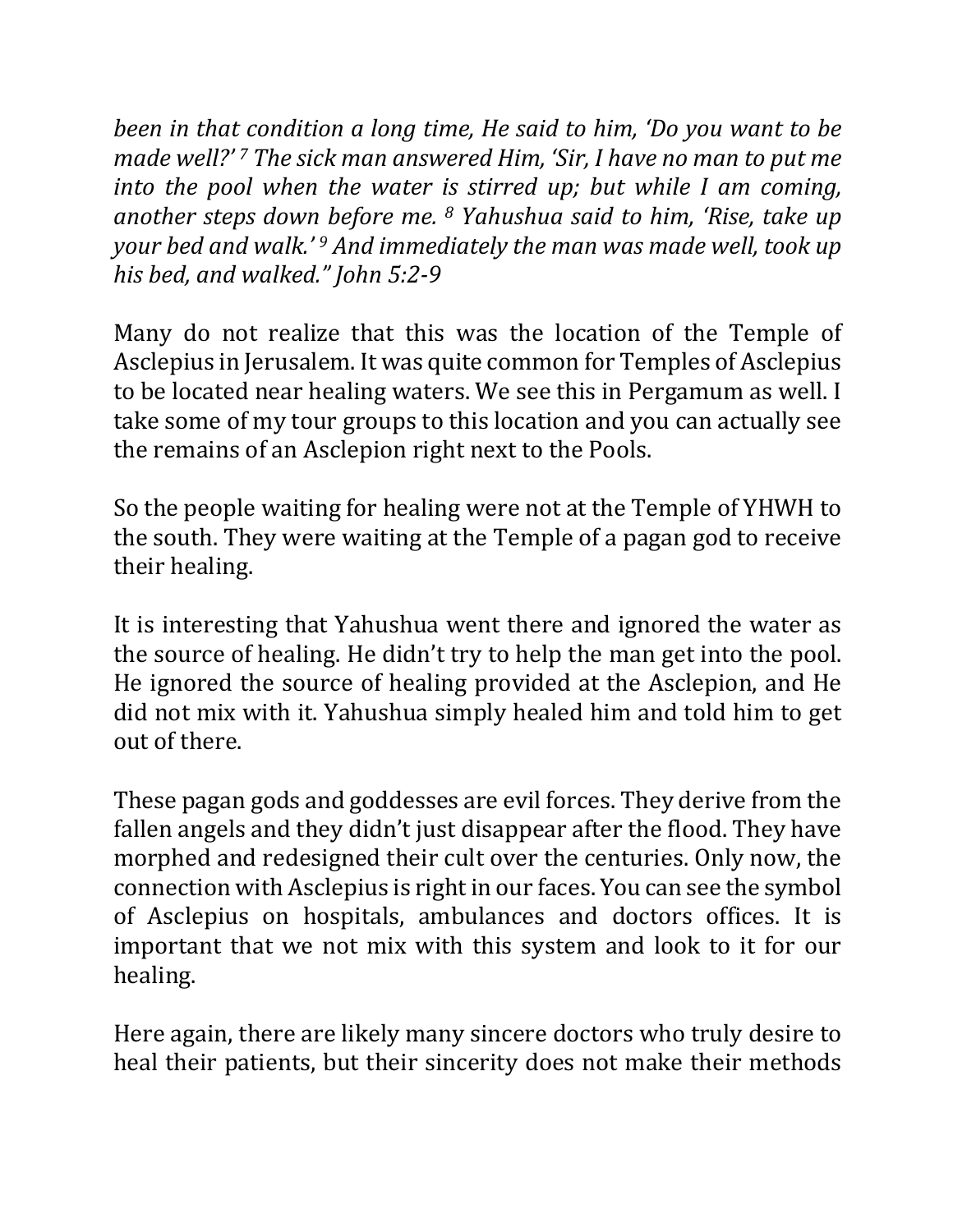right. When they prescribe drugs and vaccines that run contrary to the healing prescribed by Elohim, they are operating in error.

So we see that much of modern medicine represents the same ancient god with a modern twist. The hospitals are the same temples, polished and modified to integrate into the Babylonian construct.

We have Christians, Jews, Muslims and everyone else in society flocking to this model for healing, like the man at The Pool of Bethesda, instead of going to the House of YHWH. Oh sure, they might pray, but that usually occurs after they get diagnosed by a physician.

We currently see the priests and prophets of Asclepius dictating how the world will respond to a virus. America, supposedly "one nation under God", has truly demonstrated the god that it has submitted to. America has chosen Asclepius and has sought out the priests of Asclepius for their healing. There is really no doubt where this will all lead.

The surgical mask was once the garb limited to the priests of Asclepius, now it is being worn by all of his disciples. As I stated, there is a powerful spiritual aspect to what we currently see happening in the world and it is all just a warm up for what is to come.

Ultimately it will be more than just wearing a piece of cloth on your face, it will involve a covenant with the Beast and a permanent "mark" on your body.

The rise of Asclepius is just one tentacle of the Beast System that will come through the New World Order and the coming reset. While Asclepius focuses on health, there is much more involved in this new system of control.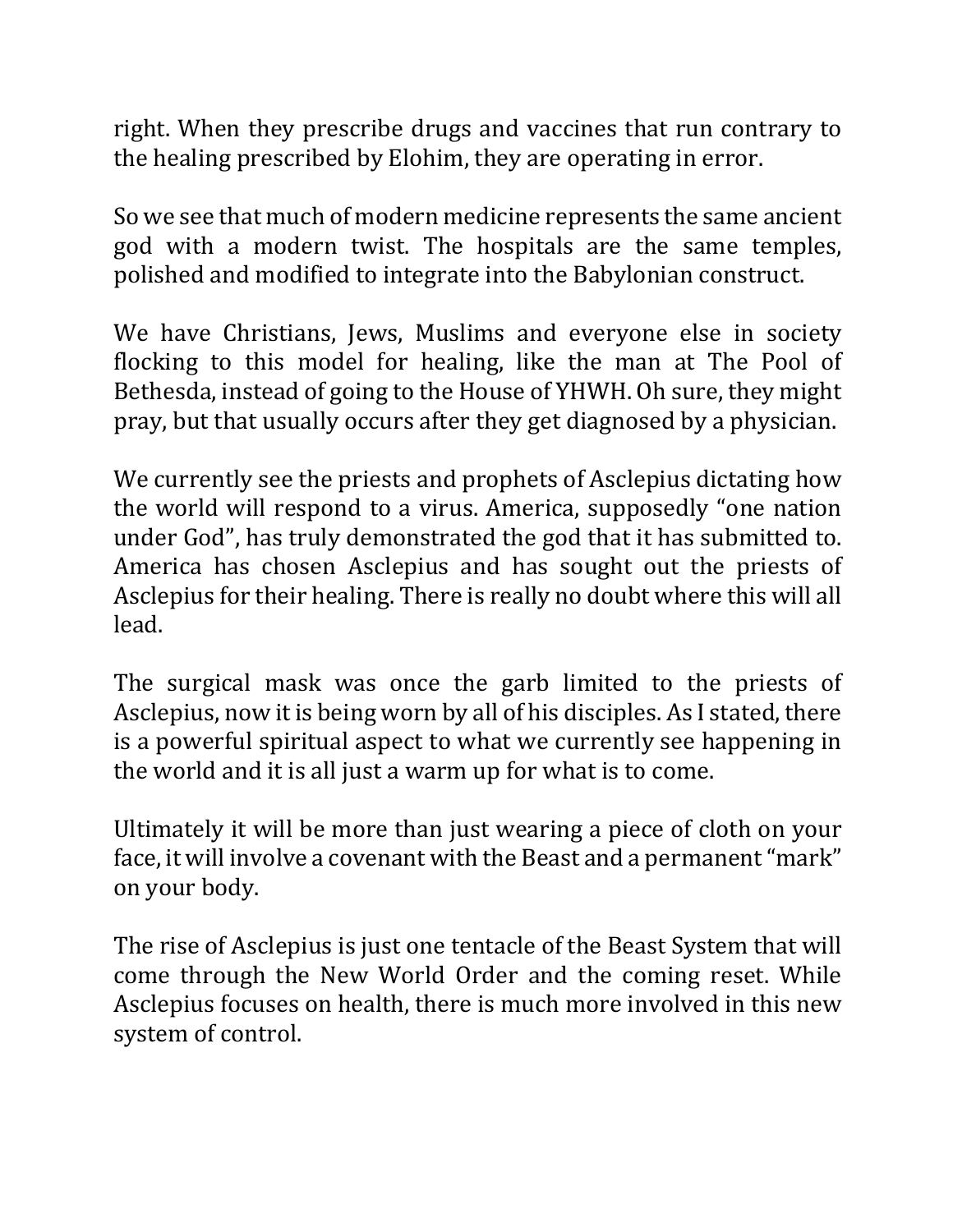The World Economic Forum, which works in close collaboration with the Gates Foundation, has outlined the plan for the reset. They want to control your body and they also want to control people through food. You can plainly read this on their website where it proclaims "Reset the Table: Meeting the Moment to Transform the U.S. Food System."

The planet operates in cycles and we are currently headed into a grand solar minimum with the associated climate change that we witness all around us. Traditionally, there are food shortages associated with this period and we can see major food disruptions looming on the horizon. That may be why the elite selected this time to perpetrate the controls on the planet.

As we speak, the food system in America is being dismantled and destroyed. Most people rely on Babylon for their daily bread instead of praying to YHWH for their daily bread as Yahushua instructed.

The sad fact is that the vast majority of people have been herded like cattle and indoctrinated into Babylonian enslavement through public education. 

Once they have been properly conditioned through graduating from high school, they are then ready to enter a life of debt to get their further Babylonian education, then look for a job from Babylon, so that they can earn Babylonian currency in order to purchase products and food from Babylon and, of course, pay taxes to Babylon.

This is the brainwashing that Babylon has instilled upon most of the masses and that is where we are at. When Babylon says wear a mask, people will wear a mask. When Babylon says stay home, people will stay home and hope that Babylon gives them some money before they lose everything they spent their lives acquiring. When Babylon says